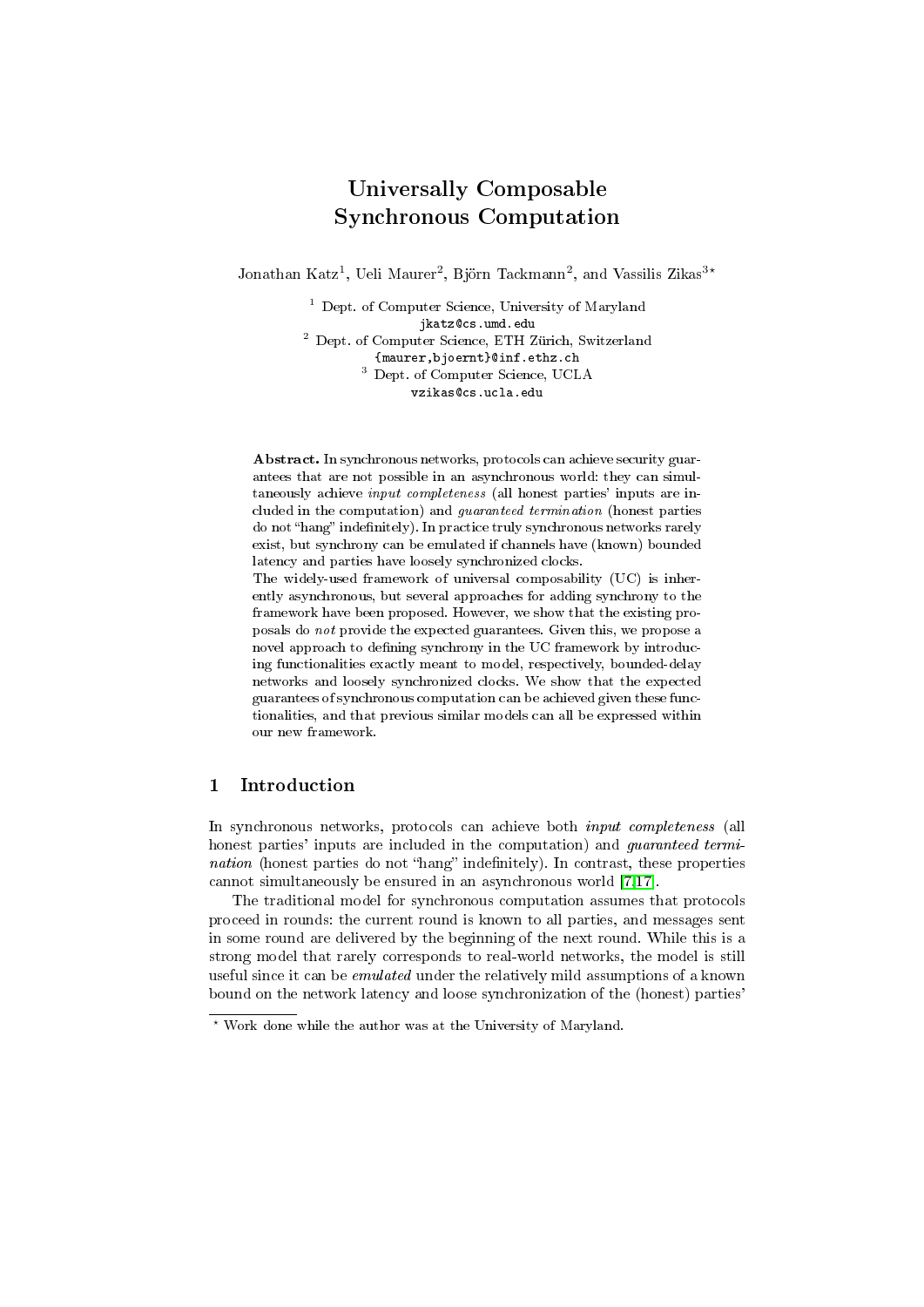clocks. In fact, it is fair to say that these two assumptions are exactly what is meant when speaking of "synchrony" in real-world networks.

The framework of universal composability (UC) [\[12\]](#page-20-2) assumes, by default, completely asynchronous communication, where even eventual message delivery is not guaranteed. Protocol designers working in the UC setting are thus faced with two choices: either work in an asynchronous network and give up on input completeness [\[7\]](#page-20-0) or guaranteed termination [\[29,](#page-21-0)[15\]](#page-20-3), or else modify the UC framework so as to incorporate synchronous communication somehow.

Several ideas for adding synchrony to the UC framework have been proposed. Canetti [\[10\]](#page-20-4) introduced an ideal functionality  $\mathcal{F}_{\text{syn}}$  that was intended exactly to model synchronous communication in a general-purpose fashion. We prove in Section [5.1,](#page-16-0) however, that  $\mathcal{F}_{\text{SYN}}$  does not provide the guarantees expected of a synchronous network. Nielsen [\[34\]](#page-21-1) and Hofheinz and Müller-Quade [\[25\]](#page-21-2) also propose ways of modeling synchrony with composition guarantees, but their approaches modify the foundations of the UC framework and are not sufficiently general to model, e.g., synchrony in an incomplete network, or the case when synchrony holds only in part of a network (say, because certain links do not have bounded delay while others do). It is fair to say that the proposed modifications to the UC framework are complex, and it is unclear whether they adequately capture the intuitive real-world notion of synchrony. The timing model considered in [\[20,](#page-21-3)[23](#page-21-4)[,26\]](#page-21-5) extends the notion of interactive Turing machines by adding a "clock tape." It comes closer to capturing intuition, but (as we show in Section [5.2\)](#page-17-0) this model also does not provide the guarantees expected from a synchronous network. A similar approach is taken in  $[4]$ , which modifies the reactive-simulatability framework of  $[6]$  by adding an explicit "time port" to each automaton. Despite the different underlying framework, this work is most similar to the approach we follow here in that it also captures both guaranteed termination and incomplete networks. Their approach, however, inherently requires changing the underlying model and is based on restricting the class of adversaries (both of which we avoid). Such modifications result in (at least) a reformulation of the composition theorem and proof.

Our approach and results. We aim for an intuitively appealing model that faithfully embeds the actual real-world synchrony assumptions into the standard UC framework. The approach we take is to introduce functionalities specifically intended to (independently) model the two assumptions of bounded network delay and loose clock synchronization. An additional benefit of separating the assumptions in this way is that we can also study the case when only one of the assumptions holds.

We begin by formally defining a functionality corresponding to (authenticated) communication channels with bounded delay. Unfortunately, this alone is not sufficient for achieving guaranteed termination. (Throughout, we will always want input completeness to hold.) Intuitively, this is because bounded-delay channels alone—without any global clock—only provide the same "eventual mes-sage delivery" guarantee of classical asynchronous networks [\[7,](#page-20-0)[9\]](#page-20-7). It thus becomes clear that what is missing when only bounded-delay channels are available is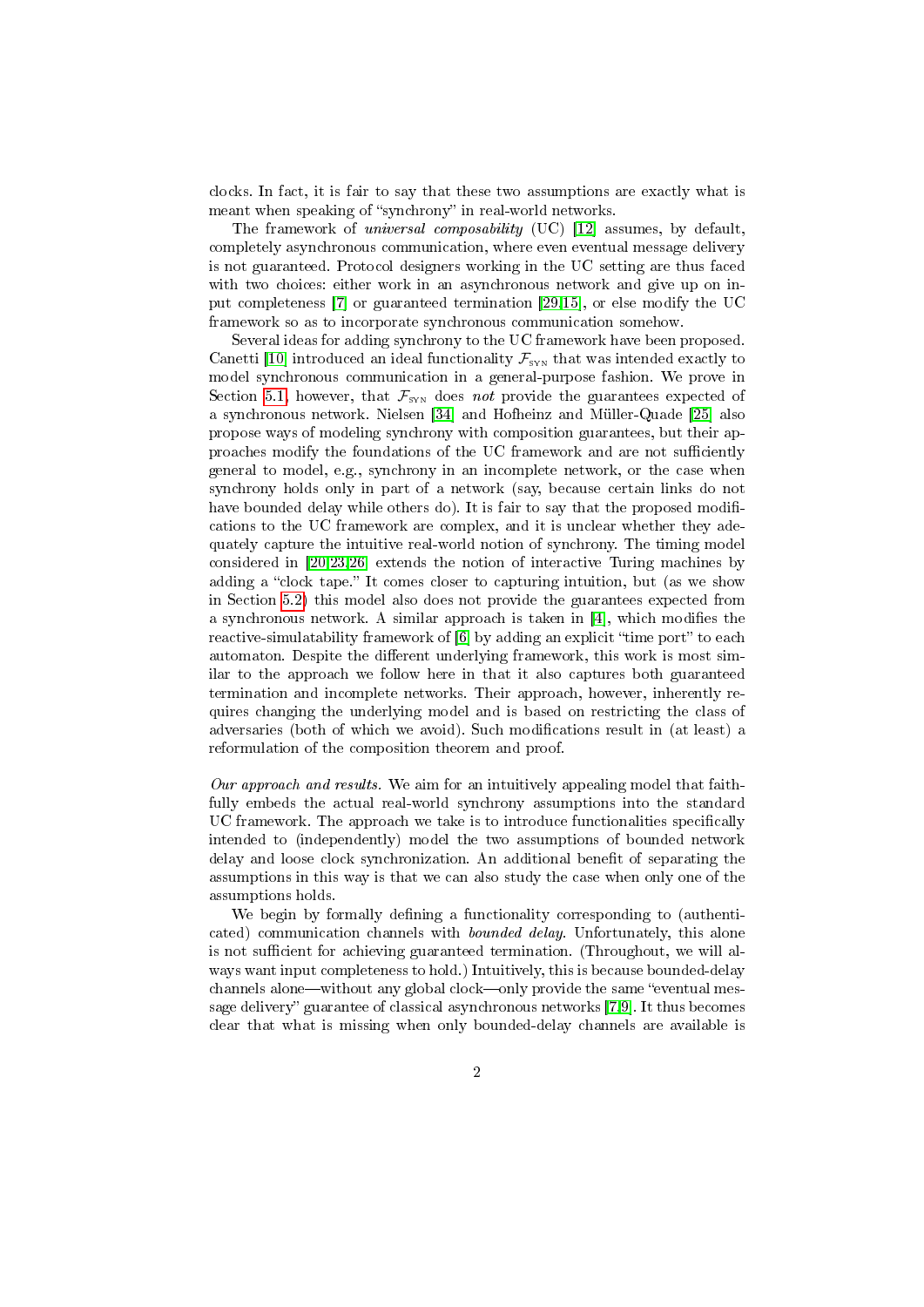some notion of time. To rectify this, we further introduce a functionality  $\mathcal{F}_{\text{clock}}$ that directly corresponds to the presence of loosely synchronized clocks among the parties. We then show that  $\mathcal{F}_{\text{clock}}$  together with eventual-delivery channels is also not sufficient, but that standard protocols can indeed be used to securely realize any functionality with guaranteed termination in a hybrid world where both  $\mathcal{F}_{\text{clock}}$  and bounded-delay (instead of just eventual delivery) channels are available.

Overall, our results show that the two functionalities we propose—meant to model, independently, bounded-delay channels and loosely synchronized clocks enable us to capture exactly the security guarantees provided by traditional synchronous networks. Moreover, this approach allows us to make use of the original UC framework and composition theorem.

Guaranteed termination. We pursue an approach inspired by constructive cryptography [\[31](#page-21-6)[,32\]](#page-21-7) to model guaranteed termination. We describe the termination guarantee as a property of functionalities; this bridges the gap between the theoretical model and the realistic scenario where the synchronized clocks of the parties ensure that the adversary *cannot* stall the computation even if he tries to (time will advance). Intuitively, such a functionality does not wait for the adversary *indefinitely*; rather, the environment—which represents (amongst others) the parties as well as higher level protocols—can provide the functionality with sufficiently many activations to make it proceed and eventually produce outputs, irrespective of the adversary's strategy. This design principle is applied to both the functionality that shall be realized and to the underlying functionalities formalizing the (bounded-delay) channels and the (loosely synchronized) clocks.

We then require from a protocol to realize a functionality with this guaranteed termination property, given as hybrids functionalities that have the same type of property. In more detail, following the real-world/ideal-world paradigm of the security definition, for any real-world adversary, there must be an ideal-world adversary (or simulator) such that whatever the adversary achieves in the real world can be mimicked by the simulator in the ideal world. As the functionality guarantees to terminate and produce output for any simulator, no (real-world) adversary can stall the execution of a secure protocol indefinitely.

The environment in the UC framework can, at any point in time, provide output and halt the entire protocol execution. Intuitively, however, this corresponds to the environment (which is the distinguisher) *ignoring the remainder* of the random experiment, not the adversary stalling the protocol execution. Any environment  $\mathcal Z$  can be transformed into an environment  $\mathcal Z'$  that completes the execution and achieves (at least) the same advantage as Z.

A "polling"-based notion of time. The formalization of time we use in this work is different from previous approaches  $[20,23,26,33]$  $[20,23,26,33]$  $[20,23,26,33]$  $[20,23,26,33]$ ; the necessity for the different approach stems from the inherently asynchronous scheduling scheme of the original UC model. In fact, the order in which protocols are activated in this model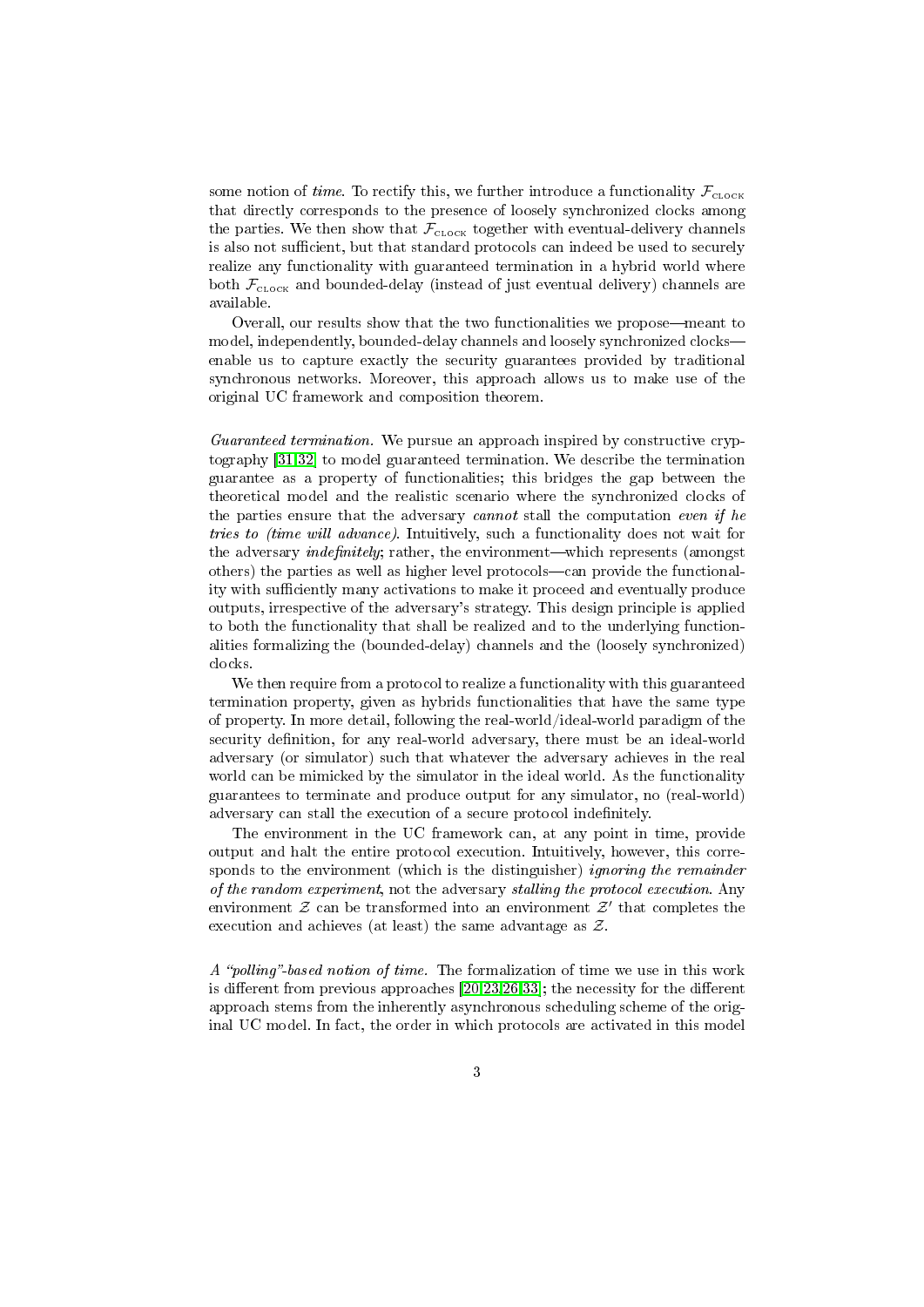is determined by the communication; a party will only be activated during the execution whenever this party receives either an input or a message.

Given this model, we formalize a clock as an ideal functionality that is available to the parties running a protocol and provides a means of synchronization: the clock "waits" until all *honest* parties signal that they are finished with their tasks. This structure is justified by the following observation: the guarantees that are given to parties in synchronous models are that each party will be activated in every time interval, and will be able to perform its local actions fast enough to finish before the deadline (and then it might "sleep" until the next time interval begins). A party's confirmation that it is ready captures exactly this guarantee. As this model differentiates between honest and dishonest parties, we have to carefully design functionalities and protocols such that they do not allow excessive capabilities of detecting dishonest behavior. Still, the synchrony guarantee inherently does provide some form of such detections (e.g., usually by a time-out while waiting for messages, the synchrony of the clocks and the bounded delay of the channels guarantee that "honest" ones always arrive on time).

Our notion of time allows modeling both composition of protocols that run mutually asynchronously, by assuming that each protocol has its own independent clock, as well as mutually synchronous, e.g. lock-step, composition by assuming that all protocols use the same clock.

Organization of the paper. In Section 2, we include a brief description of the UC model [\[12\]](#page-20-2) and introduce the necessary notation and terminology. In Section 3, we review the model of completely asynchronous networks, describe its limitations, and introduce a functionality modeling bounded-delay channels. In Section 4, we introduce a functionality  $\mathcal{F}_{\text{clock}}$  meant to model loose clock synchronization and explore the guarantees it provides. Further, we define  $compu$ tation with guaranteed termination within the UC framework, and show how to achieve it using  $\mathcal{F}_{\text{clock}}$  and bounded-delay channels. In Section 5, we revisit previous models for synchronous computation. Many details and, in particular, proofs have been omitted from this version but they can be found in the full version of this paper [\[27\]](#page-21-9).

# <span id="page-3-0"></span>2 Preliminaries

Simulation-based security. Most general security frameworks are based on the real-world/ideal-world paradigm: In the real world, the parties execute the protocol using channels as defined by the model. In the ideal world, the parties securely access an ideal functionality  $\mathcal F$  that obtains inputs from the parties runs the program that specifies the task to be achieved by the protocol, and returns the resulting outputs to the parties. Intuitively, a protocol securely realizes the functionality  $\mathcal F$  if, for any real-world adversary  $\mathcal A$  attacking the protocol execution, there is an ideal-world adversary  $S$ , also called the *simulator*, that emulates  $\mathcal{A}$ 's attack. The simulation is good if no distinguisher  $\mathcal{Z}$ —often called the *environment*—which interacts, in a well defined manner, with the parties and the adversary/simulator, can distinguish between the two worlds.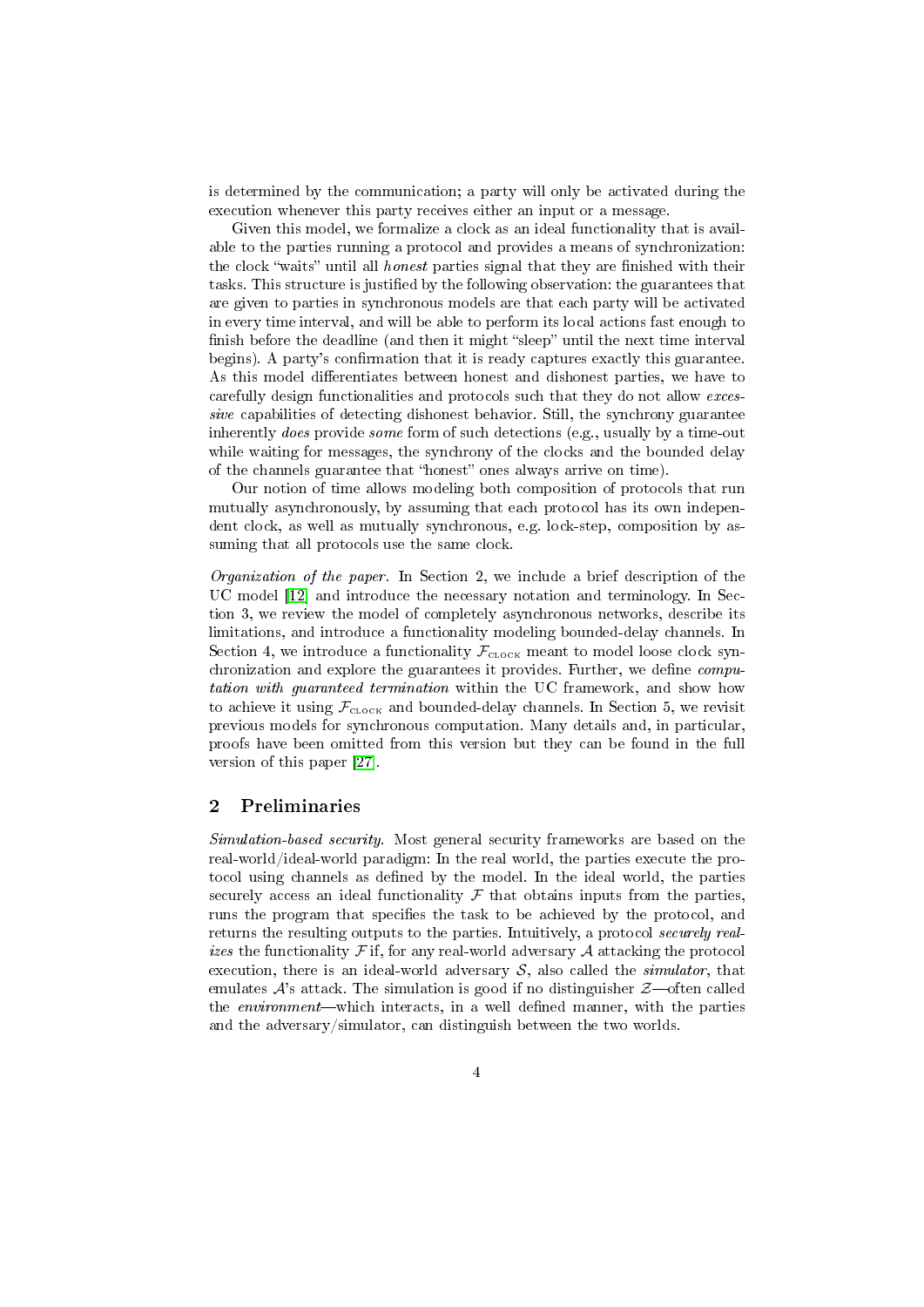The advantage of such security definitions is that they satisfy strong composability properties. Let  $\pi_1$  be a protocol that securely realizes a functionality  $\mathcal{F}_1$  . If a protocol  $\pi_2$ , using the functionality  $\mathcal{F}_1$  as a subroutine, securely realizes a functionality  $\mathcal{F}_2$ , then the protocol  $\pi_2^{\pi_1/\mathcal{F}_1}$ , where the calls to  $\mathcal{F}_1$  are replaced by invocations of  $\pi_1$ , securely realizes  $\mathcal{F}_2$  (without calls to  $\mathcal{F}_1$ ). Therefore, it suffices to analyze the security of the simpler protocol  $\pi_2$  in the  $\mathcal{F}_1$ -*hybrid* model, where the parties run  $\pi_2$  with access to the ideal functionality  $\mathcal{F}_1$ . A detailed treatment of protocol composition appears in, e.g., [\[6,](#page-20-6)[11,](#page-20-8)[12,](#page-20-2)[18](#page-20-9)[,32\]](#page-21-7).

Model of computation. All security models discussed in this work are based on or inspired by the UC framework  $[12]$ . The definitions are based on the simulation paradigm, and the entities taking part in the execution (protocol machines, functionalities, adversary, and environment) are described as *interactive Turing* machines (ITMs). The execution is an interaction of ITM instances (ITIs) and is initiated by the environment that provides input to and obtains output from the protocol machines, and also communicates with the adversary. The adversary has access to the ideal functionalities in the hybrid models and also serves as a network among the protocol machines. During the execution, the ITIs are activated one-by-one, where the exact order of the activations depends on the considered model.

Notation, conventions, and specifics of  $UC$  '05. We consider protocols that are executed among a certain set of players  $P$ , often referred to as the player set, where every  $p_i \in \mathcal{P}$  formally denotes a unique party ID. A protocol execution involves the following types of ITMs: the environment  $\mathcal{Z}$ , the adversary  $\mathcal{A}$ , the protocol machine  $\pi,$  and (possibly) ideal functionalities  ${\cal F}_1, \ldots, {\cal F}_m.$  We say that a protocol  $\pi$  securely realizes  ${\mathcal F}$  in the  ${\mathcal F}'$ -hybrid model if for each adversary  ${\mathcal A}$ there exists a simulator S such that for all environments  $\mathcal{Z}$ , the contents of  $\mathcal{Z}$ 's output tape after an execution of  $\pi$  (using  $\mathcal{F}'$ ) with A is indistinguishable from the contents of the tape after an execution of  $\mathcal F$  with  $\mathcal S$ . For the details of the execution, we follow the description in [\[10\]](#page-20-4).

As in [\[10\]](#page-20-4), the statement "the functionality sends a *(private) delayed output y* to party  $i''$  describes the following process: the functionality requests the adversary's permission to output y to party i (without leaking the value y); as soon as the adversary agrees, the output  $y$  is delivered. The statement "the functionality sends a *public delayed output y* to party  $i^{\prime\prime}$  corresponds to the same process, where the permission request also includes the full message  $y$ .

All our functionalities  $\mathcal F$  use standard (adaptive) corruption as defined in [\[10\]](#page-20-4). At any point in the execution, we denote by  $\mathcal H$  the set of "honest" parties that have not (yet) been corrupted. Finally, all of our functionalities use a player set  $P$  that is fixed when the functionality is instantiated, and each functionality has a session ID which is of the form  $sid = (\mathcal{P}, sid')$  with  $sid' \in \{0,1\}^*$ . We will usually omit the session ID from the description of our functionalities; different instances behave independently.

The functionalities in our model and their interpretation are specific to the model of [\[10\]](#page-20-4) in that they exploit some of the mechanics introduced there, which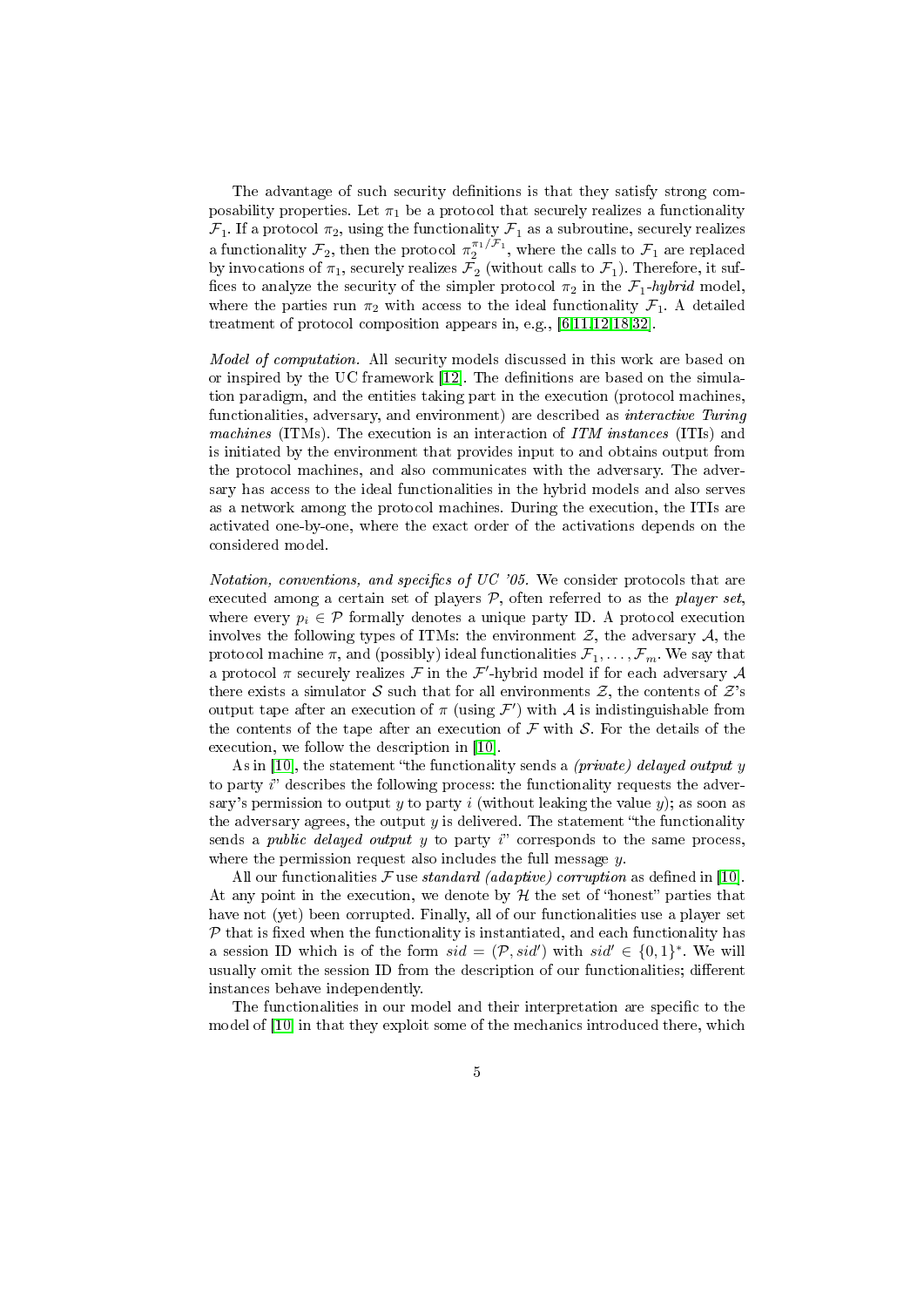we recall here. First, the order of activations is strictly defined by the model: whenever an ITI sends a message to some other ITI, the receiving ITI will immediately be activated and the sending ITI will halt. If some ITI halts without sending a message, the "master scheduler," the environment  $Z$ , will become active. This scheme allows to model guaranteed termination since the adversary cannot prevent the invocation of protocol machines. Second, efficiency is defined as a "reactive" type of polynomial time: the number of steps that an ITI performs is bounded by a polynomial in the security parameter and (essentially) the length of the inputs obtained by this ITI. Consequently, the environment can continuously provide "run-time" to protocol machines to make them poll e.g., at a bounded-delay or eventual-delivery channel. Our modeling of eventual delivery fundamentally relies on this fact.

# 3 Synchronous Protocols in an Asynchronous Network

Protocols in asynchronous networks cannot achieve input completeness and guaranteed termination simultaneously [\[7](#page-20-0)[,17\]](#page-20-1). Intuitively, the reason is that honest parties cannot distinguish whether a message has been delayed—and to satisfy input completeness they should wait for this message—or whether the sender is corrupted and did not send the message—and for guaranteed termination they should proceed. In fact, there are two main network models for asynchronous protocols: on the one hand, there are fully asynchronous channels that do not at all guarantee delivery [\[10,](#page-20-4)[15\]](#page-20-3); on the other hand, there are channels where delivery is guaranteed and the delay might be bounded by a publicly known constant or unknown [\[7\]](#page-20-0). In the following, we formalize the channels assumed in each of the two settings as functionalities in the UC framework and discuss how they can be used by round-based, i.e., synchronous, protocols. The results presented here formally confirm—in the UC framework—facts about synchrony assumptions that are known or folklore in the distributed computing literature.

# <span id="page-5-0"></span>3.1 Fully Asynchronous Network

The communication in a fully asynchronous network where messages are not guaranteed to be delivered is modeled by the functionality  $\mathcal{F}_{\text{SMT}}$  from [\[10\]](#page-20-4), which involves a sender, a receiver, and the adversary. Messages input by the sender  $p_s$  are immediately given to the adversary, and delivered to the receiver  $p_r$  only after the adversary's approval. Different privacy guarantees are formulated by a so-called leakage function  $\ell(\cdot)$  that determines the information leaked during the transmission if both  $p_s$  and  $p_r$  are honest. In particular, the authenticated channel  $\mathcal{F}_{\text{aut}}$  is modeled by  $\mathcal{F}_{\text{surf}}$  parametrized by the identity function  $\ell(m) = m$ , and the ideally secure channel  $\mathcal{F}_{\text{SEC}}$  is modeled by  $\mathcal{F}_{\text{SMT}}$  with the constant function  $\ell(m) = \perp$ . (For realistic channels obtained by encryption one typically resorts to the length function  $\ell(m) = |m|$ , see [\[14\]](#page-20-10).)An important property of  $\mathcal{F}_{\text{SMT}}$ is adaptive message replacement: the adversary can, depending on the leaked information, corrupt the sender and replace the sent message.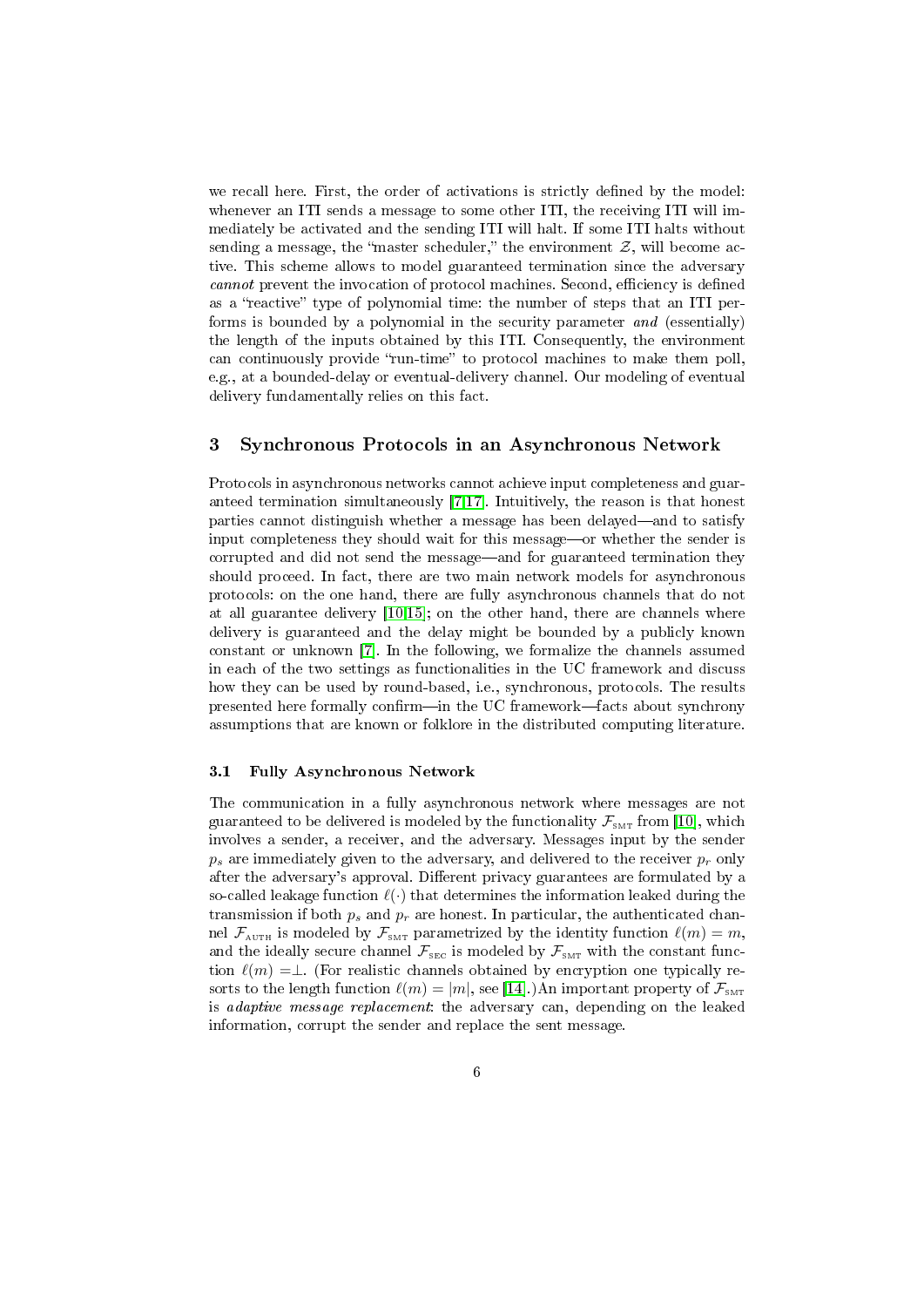Canetti et al. [\[15\]](#page-20-3) showed that, in this model and assuming a common reference string, any (well-formed) functionality can be realized, without guaranteed termination. Moreover, a combination of the results of Kushilevitz, Lindell, and Rabin [\[29\]](#page-21-0) and Asharov and Lindell [\[1\]](#page-20-11) show that appropriate modications of the protocols from the seminal works of Ben-Or, Goldwasser, and Widgerson [\[8\]](#page-20-12) and Chaum, Crépeau, and Damgård [\[16\]](#page-20-13) (for unconditional security) or the work by Goldreich, Micali, and Widgerson [\[22\]](#page-21-10) (for computational security)—all of which are designed for the synchronous setting—are sufficient to achieve general secure computation without termination in this asynchronous setting, under the same conditions on corruption-thresholds as stated in [\[8](#page-20-12)[,16,](#page-20-13)[22\]](#page-21-10).

The following lemma formalizes the intuition that a fully asynchronous network is insufficient for terminating computation, i.e., computation which cannot be stalled by the adversary. For a functionality F, denote by  $[\mathcal{F}]^{NT}$  the nonterminating relaxation of F defined as follows:  $[\mathcal{F}]^{NT}$  behaves as F, but whenever  $\mathcal F$  outputs a value to some honest party,  $[\mathcal F]^{\mathtt{NT}}$  provides this output in a delayed manner (see Section [2\)](#page-3-0). More formally, we show that there are functionalities  $\mathcal F$  that are not realizable in the  $\mathcal F_{\text{SMT}}$ -hybrid model, but their delayed relaxations  $[\mathcal{F}]^{NT}$  are. This statement holds even for stand-alone security, i.e., for environments that do not interact with the adversary during the protocol execution. Additionally, the impossibility applies to all non-trivial, i.e., not locally computable, functionalities (see  $[28]$ ) with guaranteed termination as defined in Section [4.](#page-9-0) While the lemma is implied by the more general Lemma [5,](#page-13-0) we describe the proof idea for this simpler case below.

<span id="page-6-1"></span>**Lemma 1.** There are functionalities F such that  $[\mathcal{F}]^{NT}$  can be realized in the  $\mathcal{F}_{\text{SMT}}$ -hybrid model, but  $\mathcal F$  cannot be realized.

*Proof (idea).* Consider the functionality  $\mathcal F$  which behaves as  $\mathcal F_{\text{surf}}$ , but with the following add-on: upon receiving a special "fetch" message from the receiver  $p_r$ , outputs y to  $p_r$ , where  $y = m$  if the sender has input the message m, and  $y = \perp$ (i.e., a default value), otherwise.  $[\mathcal{F}]^{NT}$  is realized from  $\mathcal{F}_{SMT}$  channels by the dummy protocol, whereas realizing  $\mathcal F$  is impossible.

#### 3.2 Eventual-Delivery Channels

A stronger variant of asynchronous communication provides the guarantee that messages will be delivered eventually, independent of the adversary's strategy [\[7\]](#page-20-0). The functionality  $\mathcal{F}_{ED-SMT}$  captures this guarantee, following the principle described in Section [1:](#page-0-0) The receiver can enforce delivery of the message using "fetch" requests to the channel. The potential delay of the channel is modeled by ignoring a certain number  $D$  of such requests before delivering the actual message to  $p_r$ ; to model the fact that the delay might be arbitrary, we allow the adversary to repeatedly increase the value of  $D$  during the computation. Yet, the delay that  $A$  can impose is bounded by  $A$ 's running time.<sup>[1](#page-6-0)</sup> The fact that this models eventual delivery utilizes the "reactive" definition of efficiency in  $[10]$ :

<span id="page-6-0"></span> $1$  This is enforced by accepting the delay-number only when given in unary notation.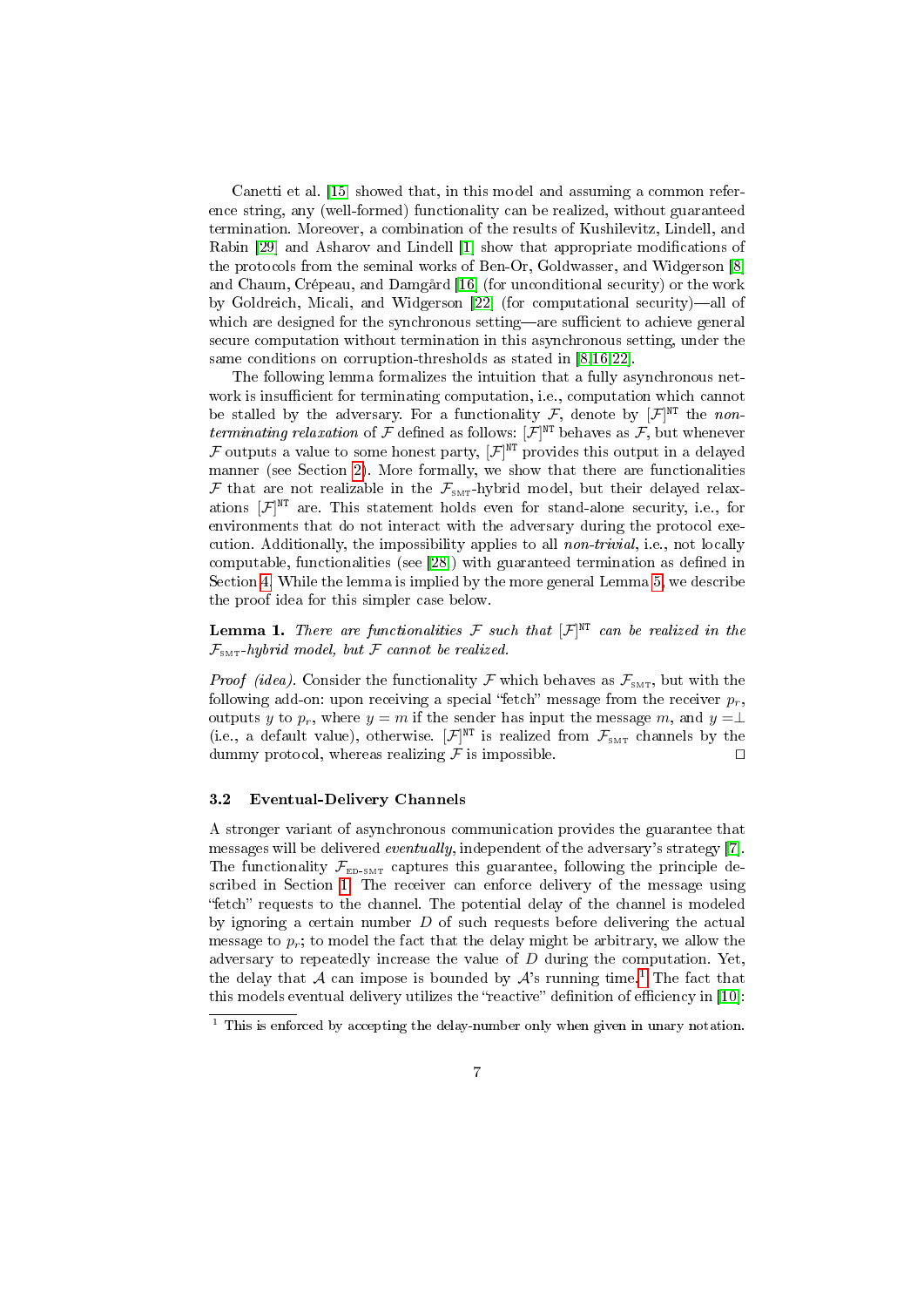after the adversary determined the delay  $D$  for a certain message, the environment can still provide the protocol machines of the honest parties with sufficiently many activations to retrieve the message from the channel. The eventual delivery channel  $\mathcal{F}_{ED-SMT}$  is, like  $\mathcal{F}_{SMT}$ , parametrized by a leakage function  $\ell(\cdot)$ .

# Functionality  $\mathcal{F}_{\text{\tiny ED-SMT}}(p_s, p_r, \ell(\cdot))$

Initialize  $M := \perp$  and  $D := 0$ .

- Upon receiving a message m from  $p_s$ , set  $D := 1$  and  $M := m$  and send  $\ell(M)$  to the adversary.
- Upon receiving a message (fetch) from  $p_r$ :
	- 1. Set  $D := D 1$ .
	- 2. If  $D = 0$  then send M to  $p_r$  (otherwise no message is sent and, as defined in [\[10\]](#page-20-4),  $\mathcal{Z}$  is activated).
- Upon receiving a message (delay, T) from the adversary, if T encodes a natural number in unary notation, then set  $D := D + T$ ; otherwise ignore the message.
- $-$  (adaptive message replacement): Upon receiving (corrupt,  $p_s, m', T'$ ) from A: if  $D > 0$  and T' is a valid delay, then set  $D := T'$  and set  $M := m'$ .

Channels with eventual delivery are strictly stronger than fully asynchronous communication in the sense of Section [3.1.](#page-5-0) Indeed, the proof of Lemma [1](#page-6-1) extends to the case where F is the eventual-delivery channel  $\mathcal{F}_{\text{\tiny ED-SMT}}$ : the simulator can delay the delivery of the message only by a polynomial number of steps, and the environment can issue sufficiently many queries at the receiver's interface.

As with fully asynchronous channels, one can use channels with eventual delivery to achieve secure computation without termination. Additionally, however, eventual-delivery channels allow for protocols which are guaranteed to (eventually) terminate, at the cost of violating input completeness. For instance, the protocol of Ben-Or, Canetti, and Goldreich [\[7\]](#page-20-0) securely realizes any functionality where the inputs of up to  $\frac{n}{4}$  parties might be ignored. Yet, the eventual-delivery channels, by themselves, do not allow to compute functionalities with strong termination guarantees. In fact, the result of Lemma [1](#page-6-1) holds even if we replace  $\mathcal{F}_{\text{SMT}}$  by  $\mathcal{F}_{\text{ED-SMT}}$ . This is stated in the following lemma, which again translates to both stand-alone security and to arbitrary functionalities that are not locally computable, and is again implied by Lemma [5.](#page-13-0)

<span id="page-7-0"></span>**Lemma 2.** There are functionalities F such that  $[\mathcal{F}]^{NT}$  can be realized in the  $\mathcal{F}_{\texttt{ED-SMT}}$ -hybrid model, but  $\mathcal F$  cannot be realized.

## 3.3 Bounded-Delay Channels with a Known Upper Bound

Bounded-delay channels are described by a functionality  $\mathcal{F}_{\text{BD-SMT}}$  that is similar to  $\mathcal{F}_{ED-SMT}$  but parametrized by a (strictly) positive constant  $\delta$  bounding the delay that the adversary can impose. In more detail, the functionality  $\mathcal{F}_{\text{BD-SMT}}$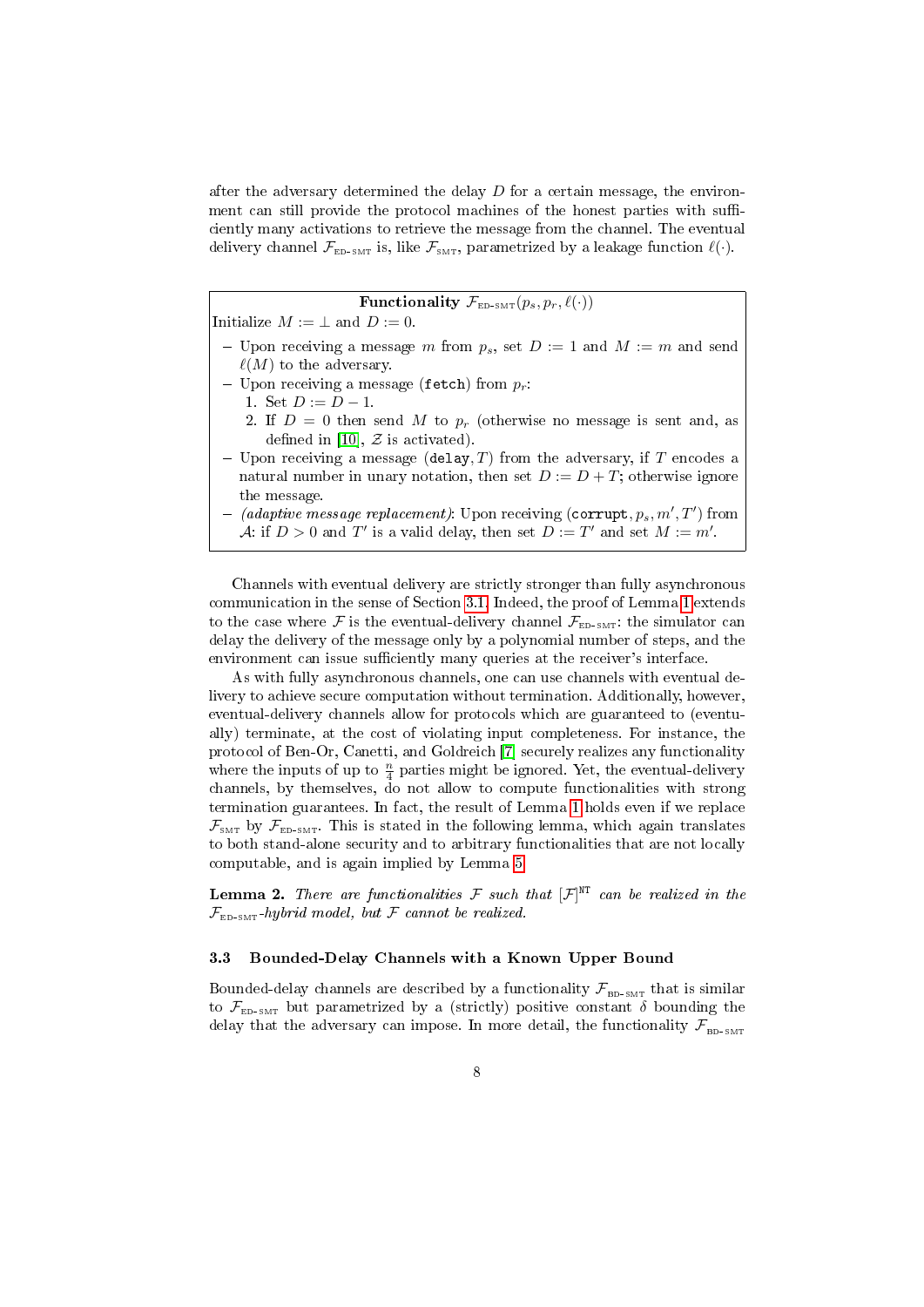works as  $\mathcal{F}_{ED-SMT}$ , but queries of the adversary that lead to an accumulated delay of  $T > \delta$  are ignored. Furthermore, the sender/receiver can query the functionality to learn the value  $\delta$ . A formal specification of  $\mathcal{F}_{\text{B-SMT}}$  is given in the following:

# $\textbf{Functionality} \; \mathcal{F}^{\delta}_{\text{\tiny BD-SMT}}(p_s, p_r, \ell(\cdot))$

Initialize  $M := \perp$  and  $D := 1$ , and  $D_t := 1$ .

- Upon receiving a message m from  $p_s$ , set  $D := 1$  and  $M := m$  and send  $\ell(M)$  to the adversary.
- Upon receiving a message (LearnBound) from  $p_s$ ,  $p_r$ , or A, reply with  $\delta$ .
- Upon receiving a message (fetch) from  $p_r$ :
	- 1. Set  $D := D 1$ .
	- 2. If  $D=0$ , then send M to  $p_r$ .
- Upon receiving (delay, T) from the adversary, if  $D_t + T \leq \delta$ , then set  $D := D + T$  and  $D_t := D_t + T$ ; otherwise ignore the message.
- Upon receiving (corrupt,  $p_s$ ,  $m', T'$ ) from A: if  $D > 0$  and  $T'$  is a valid delay, then set  $D := T'$  and  $M := m'$ .

In reality, a channel with latency  $\delta'$  is at least as useful as one with latency  $\delta > \delta'$ . Our formulation of bounded-delay channels is consistent with this intuition: for any  $0 < \delta' < \delta$ ,  $\mathcal{F}^{\delta}_{_{\text{BD-SMT}}}$  can be UC-realized in the  $\mathcal{F}^{\delta'}_{_{\text{BD-SMT}}}$ -hybrid model. Indeed, the simple  $\mathcal{F}_{\text{BD-SMT}}^{\delta}$ -hybrid protocol that drops  $\delta - \delta'$  (fetch)queries realizes  $\mathcal{F}_{\text{BD-SMT}}^{\delta}$ ; the simulator also increases the delay appropriately. The converse is not true in general: channels with smaller upper bound on the delay are strictly stronger when termination is required. This is formalized in the following lemma, which again extends to both stand-alone security and to non-trivial functionalities with guaranteed termination as in Section [4.](#page-9-0)

<span id="page-8-0"></span>**Lemma 3.** For any  $0 < \delta' < \delta$ , the functionality  $[\mathcal{F}_{\text{BD-SMT}}^{\delta'}]^{NT}$  can be realized in the  $\mathcal{F}_{\text{\tiny BD-SMT}}^{\delta}$ -hybrid model, but  $\mathcal{F}_{\text{\tiny BD-SMT}}^{\delta'}$  cannot be realized.

The proof of Lemma [3](#page-8-0) follows the same idea as Lemma [2](#page-7-0) and can be found in the full version of the paper. (The proof of Lemma [2](#page-7-0) does not use the fact that no upper bound on the network latency is known.) The technique used in the proof already suggests that bounded-delay channels, without additional assumptions such as synchronized clocks, are not sufficient for terminating computation. While Lemma [3](#page-8-0) only handles the case where the assumed channel has a strictly positive upper-bound on the delay, the (more general) impossibility in Lemma [5](#page-13-0) holds even for *instant-delivery* channels, i.e., bounded-delay channels which become ready to deliver as soon as they get input from the sender.

In the remainder of this paper we use instant-delivery channels, i.e.,  ${\cal F}^{\delta}_{_{\rm BD\text{-}SMT}}$ with  $\delta = 1$ ; however, our results easily extend to arbitrary values of  $\delta$ . To simplify notation, we completely omit the delay parameter, i.e., we write  $\mathcal{F}_{\text{\tiny BD-SMT}}$  instead of  $\mathcal{F}_{_{\text{BD-SMT}}}^1$ . Furthermore, we use  $\mathcal{F}_{_{\text{BD-SEC}}}$  and  $\mathcal{F}_{_{\text{BD-AUTH}}}$  to denote the corresponding authenticated and secure bounded-delay channel with  $\delta = 1$ , respectively.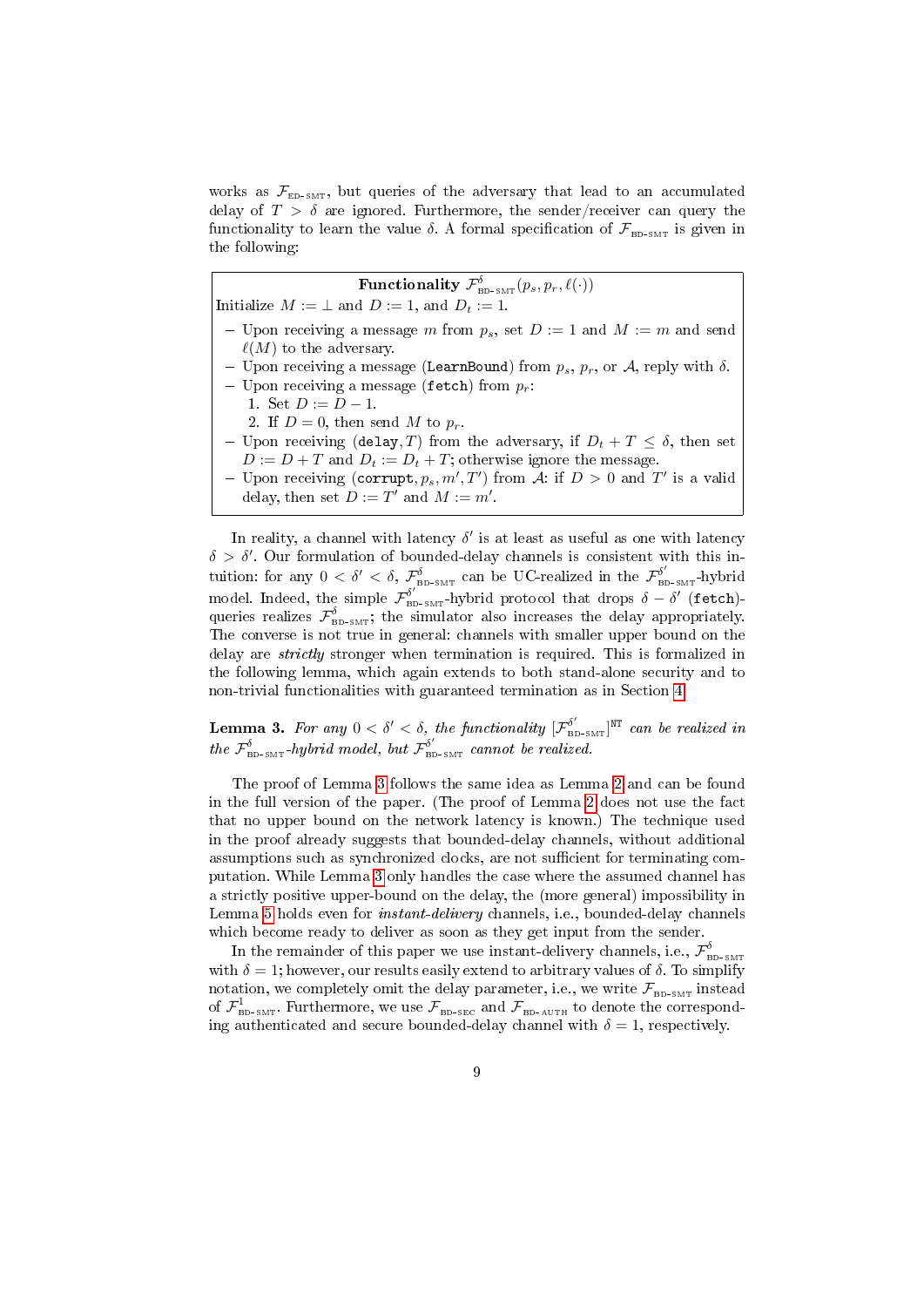#### <span id="page-9-0"></span>4 Computation with Guaranteed Termination

Assuming bounded-delay channels is not, by itself, sufficient for achieving both input completeness and termination. In this section, we introduce the functionality  $\mathcal{F}_{\text{\tiny{c\,lock}}}$  that, together with the bounded-delay channels  $\mathcal{F}_{\text{\tiny{BD-SMT}}}^{\delta}$ , allows synchronous protocols to satisfy both properties simultaneously. In particular, we define what it means for a protocol to UC-realize a given multi-party function with guaranteed termination, and show how  $\{\mathcal{F}_{\text{\tiny{cLOCK}}},\mathcal{F}_{\text{\tiny{BD-SMT}}}^{\delta}\}$ -protocols can satisfy this definition.

#### 4.1 The Synchronization Functionality

To motivate the functionality  $\mathcal{F}_{\text{clock}}$ , we examine how synchronous protocols in reality use the assumptions of bounded-delay (with a known upper bound) channels and synchronized clocks to satisfy the input-completeness and the termination properties simultaneously: they assign to each round a time-slot that is long enough to incorporate the time for computing and sending all next-round messages, plus the network delay. The fact that their clocks are (loosely) synchronized allows the parties to decide (without explicit communication) whether or not all honest parties have finished all their operations for some round. Note that it is sufficient, at the cost of having longer rounds, to assume that the clocks are not advancing in a fully synchronized manner but there is an known upper bound on the maximum clock-drift [\[23](#page-21-4)[,26,](#page-21-5)[33\]](#page-21-8).

The purpose of  $\mathcal{F}_{\text{clock}}$  is to provide the described functionality to UC protocols. But as  $\mathcal{F}_{\text{cloc } K}$  is an ordinary UC functionality, it has no means of knowing whether or not a party has finished its intended operations for a certain round. This problem is resolved by having the parties signal their round status (i.e, whether or not they are "done" with the current round) to  $\mathcal{F}_{\text{cloc }K}$ . In particular,  $\mathcal{F}_{\text{clock}}$  keeps track of the parties' status in a vector  $(d_1, \ldots, d_n)$  of indicator bits, where  $d_i = 1$  if  $p_i$  has signaled that it has finished all its actions for the current round and  $d_i = 0$ , otherwise. As soon as  $d_i = 1$  for all  $p_i \in \mathcal{H}$ ,  $\mathcal{F}_{\text{clock}}$ resets  $d_i = 0$  for all  $p_i \in \mathcal{P}^2$  $p_i \in \mathcal{P}^2$  In addition to the notifications, any party  $p_i$  can send a synchronization request to  $\mathcal{F}_{\text{cloc } K}$ , which is answered with  $d_i$ . A party  $p_i$  that observes that  $d_i$  has switched can conclude that all honest parties have completed their respective duties.<sup>[3](#page-9-2)</sup> As  $\mathcal{F}_{\text{clock}}$  does not wait for signals from corrupted parties,  $\mathcal{F}_{\text{clock}}$  cannot be realized based on well-formed functionalities. Nevertheless, as discussed above, in reality time *does* offer this functionality to synchronous protocols.

<span id="page-9-1"></span>Whenever some party is corrupted,  $\mathcal{F}_{\text{cloc}}$  is notified and updates  $\mathcal H$  accordingly. This is consistent with models such as [\[10,](#page-20-4)[34\]](#page-21-1) (and, formally, requires a small change to the UC control function).

<span id="page-9-2"></span> $3$  For arbitrary protocols, the functionality offers too strong guarantees. Hence, we restrict ourselves to considering protocols that are either of the type described here or do not use the clock at all.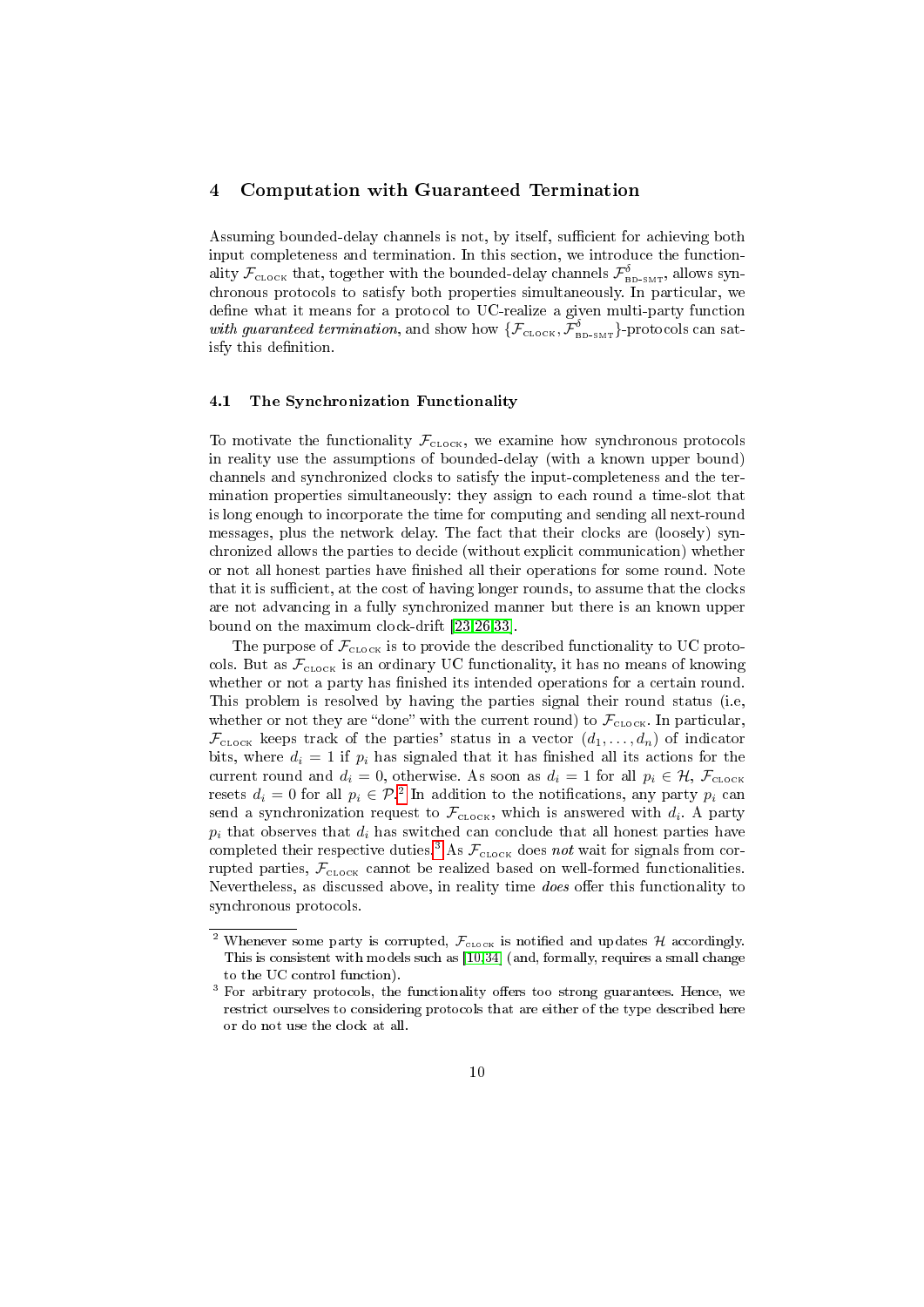Functionality  $\mathcal{F}_{\text{clock}}(\mathcal{P})$ Initialize for each  $p_i \in \mathcal{P}$  a bit  $d_i := 0$ . - Upon receiving message (RoundOK) from party  $p_i$  set  $d_i := 1$ . If for all  $p_j \in \mathcal{H} : d_j = 1$ , then reset  $d_j := 0$  for all  $p_j \in \mathcal{P}$ . In any case, send (switch, *i*) to  $\mathcal{A}^{a}$  $\mathcal{A}^{a}$  $\mathcal{A}^{a}$ - Upon receiving (RequestRound) from  $p_i$ , send  $d_i$  to  $p_i$ .  $\degree$  The adversary is notified in each such call to allow attacks at any point in time.

<span id="page-10-0"></span>Synchronous protocols as  $\{\mathcal{F}_{\text{\tiny{cLOCK}}}, \mathcal{F}_{\text{\tiny BD-SMT}}\}$ -hybrid protocols. The code of every party is a sequence of "send," "receive," and "compute" operations, where each operation is annotated by the index of the round in which it is to be executed. In each round r, each party first receives its messages from round  $r - 1$ , then computes and sends its messages for round r. The functionalities  $\mathcal{F}_{\text{clock}}$  and  $\mathcal{F}_{\text{BD-SMT}}$  are used in the straightforward manner: At the onset of the protocol execution, each  $p_i$  sets its local round index to 1; whenever  $p_i$  receives a message from some entity other than  $\mathcal{F}_{\text{clock}}$  (i.e., from  $\mathcal{Z}, \mathcal{A},$  or some other functionality), if a (RoundOK) messages has not yet been sent for the current round (i.e., the computation for the current round is not finished) the party proceeds with the computation of the current round (the last action of each round is sending (RoundOK) to  $\mathcal{F}_{\text{clock}}$ ); otherwise (i.e., if (RoundOK) has been sent for the current round), the party sends a (RequestRound) message to  $\mathcal{F}_{\text{clock}}$ , which replies with the indicator bit  $d_i$ . The party  $p_i$  uses this bit  $d_i$  to detect whether or not every party is done with the current round and proceeds to the next round or waits for further activations accordingly.

In an immediate application of the above described protocol template, the resulting protocol would not necessarily be secure. Indeed, some party might start sending its round  $r + 1$  messages before some other party has even received its round  $r$  messages, potentially sacrificing security. (Some models in the literature, e.g. [\[34\]](#page-21-1), allow such an ordering, while others, e.g. [\[25\]](#page-21-2), don't.) The slackness can be overcome by introducing a "re-synchronization" round between every two rounds, where all parties send empty messages.

Perfect vs. imperfect clock synchronization.  $\mathcal{F}_{\text{clock}}$  models that once a single party observes that a round is completed, every party will immediately (upon activation) agree with this view. As a "real world" assumption, this means that all parties perform the round switch at exactly the same time, which means that the parties' clocks must be in perfect synchronization. A "relaxed" functionality that models more realistic synchrony assumptions, i.e., imperfectly synchronized clocks, can be obtained by incorporating "delays" as for the bounded-delay channel  $\mathcal{F}_{_{\text{BD-SMT}}}$ . The high-level idea for this "relaxed" clock  $\mathcal{F}_{_{\text{c\text{loc}K}}}^-$  is the following: for each party  $p_i$ ,  $\mathcal{F}^-_{\text{clock}}$  maintains a value  $t_i$  that corresponds to the number of queries needed by  $p_i$  before learning that the round has switched. The adversary is allowed to choose (at the beginning of each round), for each party  $p_i$  a delay  $t_i$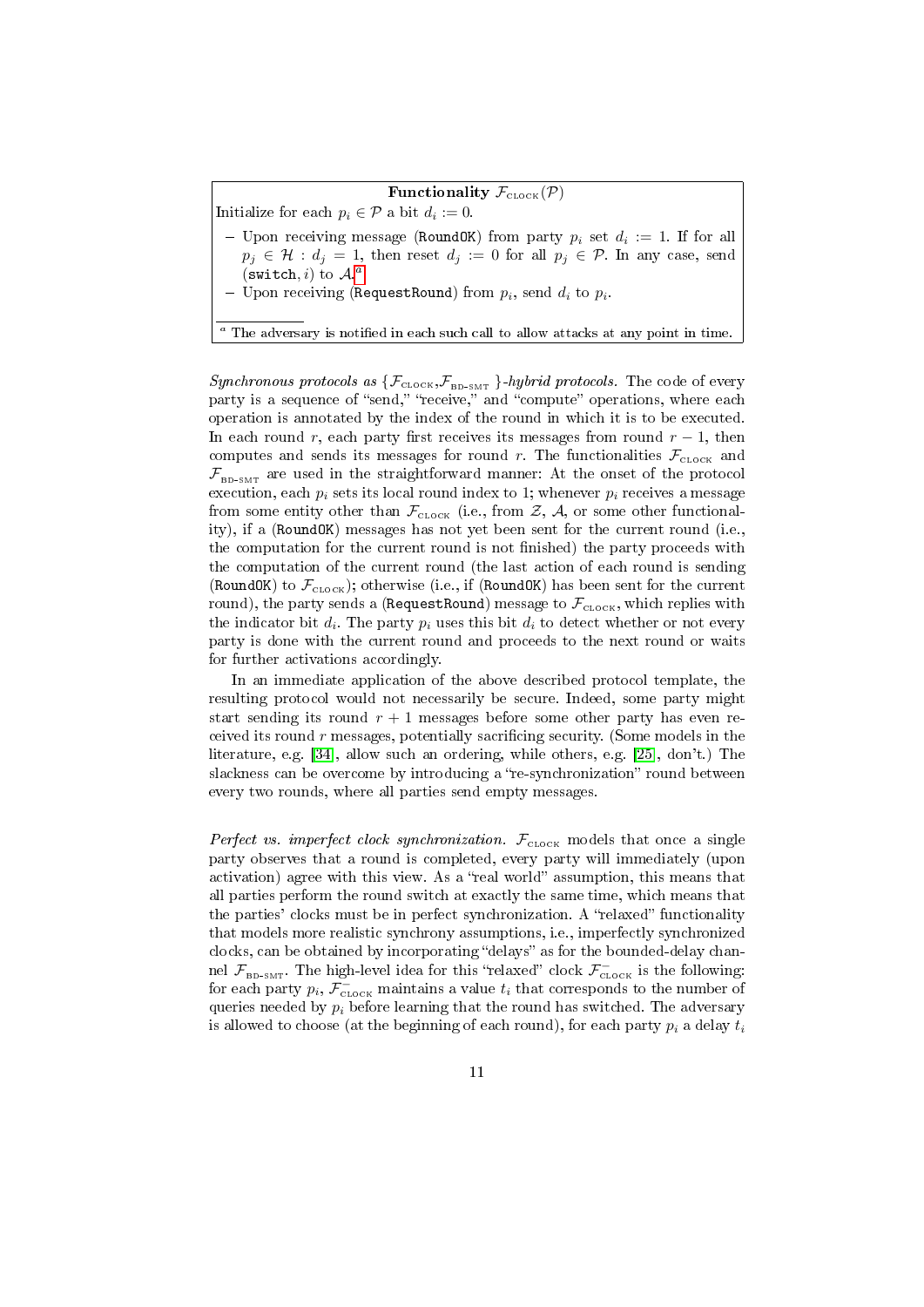up to some upper bound  $\delta > 0$ . A detailed description of the functionality  ${\cal F}_{\rm{clock}}^$ can be found in the full version [\[27\]](#page-21-9).

#### 4.2 Defining Guaranteed Termination

In formalizing what it means to UC-securely compute some specification  $with$ guaranteed termination, we follow the principle described in Section [1.](#page-0-0) For simplicity, we restrict ourselves to non-reactive functionalities (secure function evaluation, or SFE), but our treatment can be easily extended to reactive multi-party computation. We refer to the full version [\[27\]](#page-21-9) for details on this extension.

Let  $f: (\{0,1\}^*)^n \times R \longrightarrow (\{0,1\}^*)^n$  denote an *n*-party (randomized) function, where the  $i$ -th component of  $f$ 's input (or output) corresponds to the input (or output) of  $p_i$ , and the  $(n+1)$ -th input  $r \in R$  corresponds to the randomness used by  $f$ . In simulation-based frameworks like  $[10]$ , the secure evaluation of such a function  $f$  is generally captured by an ideal functionality parametrized by f. For instance, the functionality  $\mathcal{F}^f_{\text{\tiny SFE}}$  described in [\[10\]](#page-20-4) works as follows: Any honest party can either submit input to  $\mathcal{F}^f_{\text{\tiny SFE}}$  or request output. Upon input  $x_i$ from some party  $p_i,$   $\mathcal{F}^f_{\text{\tiny SFE}}$  records  $x_i$  and notifies  $\mathcal{A}.$  When some party requests its output,  $\mathcal{F}^f_{\text{\tiny SFE}}$  checks if all honest parties have submitted inputs; if so,  $\mathcal{F}^f_{\text{\tiny SFE}}$  evaluates  $f$  on the received inputs (missing inputs of corrupted parties are replaced by default values), stops accepting further inputs, and outputs to  $p_i$  its output of the evaluation. We refer to [\[10,](#page-20-4)[27\]](#page-21-9) for a more detailed description of  $\mathcal{F}^f_{\text{\tiny SFE}}$ .

As described in Section [1,](#page-0-0) an ideal functionality for evaluating a function f captures guaranteed termination if the honest parties (or higher level protocols, which are all encompassed by the environment in the UC framework) are able to make the functionality proceed and (eventually) produce outputs, irrespective of the adversary's strategy. (Technically, we allow the respective parties to "poll" for their outputs.) The functionality  $\mathcal{F}^f_{\text{\tiny SFE}}$  from [\[10\]](#page-20-4) has this "terminating" property; yet, for most choices of the function  $f$ , there exists no synchronous protocol realizing  $\mathcal{F}^f_{\text{\tiny SFE}}$  from any "reasonable" network functionality. More precisely, we say that a network-functionality  $\mathcal{F}_{\texttt{NET}}$  provides separable rounds if for any synchronous  $\mathcal{F}_{\textsc{net}}$ -hybrid protocol which communicates exclusively through  $\mathcal{F}_{\text{NET}}$ ,  $\mathcal{F}_{\text{NET}}$  activates the adversary at least once in every round.<sup>[4](#page-11-0)</sup> The following lemma then shows that for any function  $f$  which requires more than one synchronous round to be evaluated,  $\mathcal{F}^f_{\text{\tiny SFE}}$  cannot be securely realized by any synchronous protocol in the  $\mathcal{F}_{\text{NET}}$ -hybrid model. Note that this includes many interesting functionalities such as broadcast, coin-tossing, etc.

**Lemma 4.** For any function f and any network functionality  $\mathcal{F}_{\text{neg}}$  with separable rounds, every  $\mathcal{F}_{\textsc{net}}$ -hybrid protocol  $\pi$  that securely realizes  $\mathcal{F}^{f}_{\textsc{src}}$  computes its output in a single round.

<span id="page-11-0"></span><sup>&</sup>lt;sup>4</sup> In [\[10\]](#page-20-4), this is not necessarily the case. A priori, if some ITI sends a message to some other ITI, the receiving ITI will be activated next. Only if an ITI halts without sending a message, the "master scheduler"—the environment—will be activated.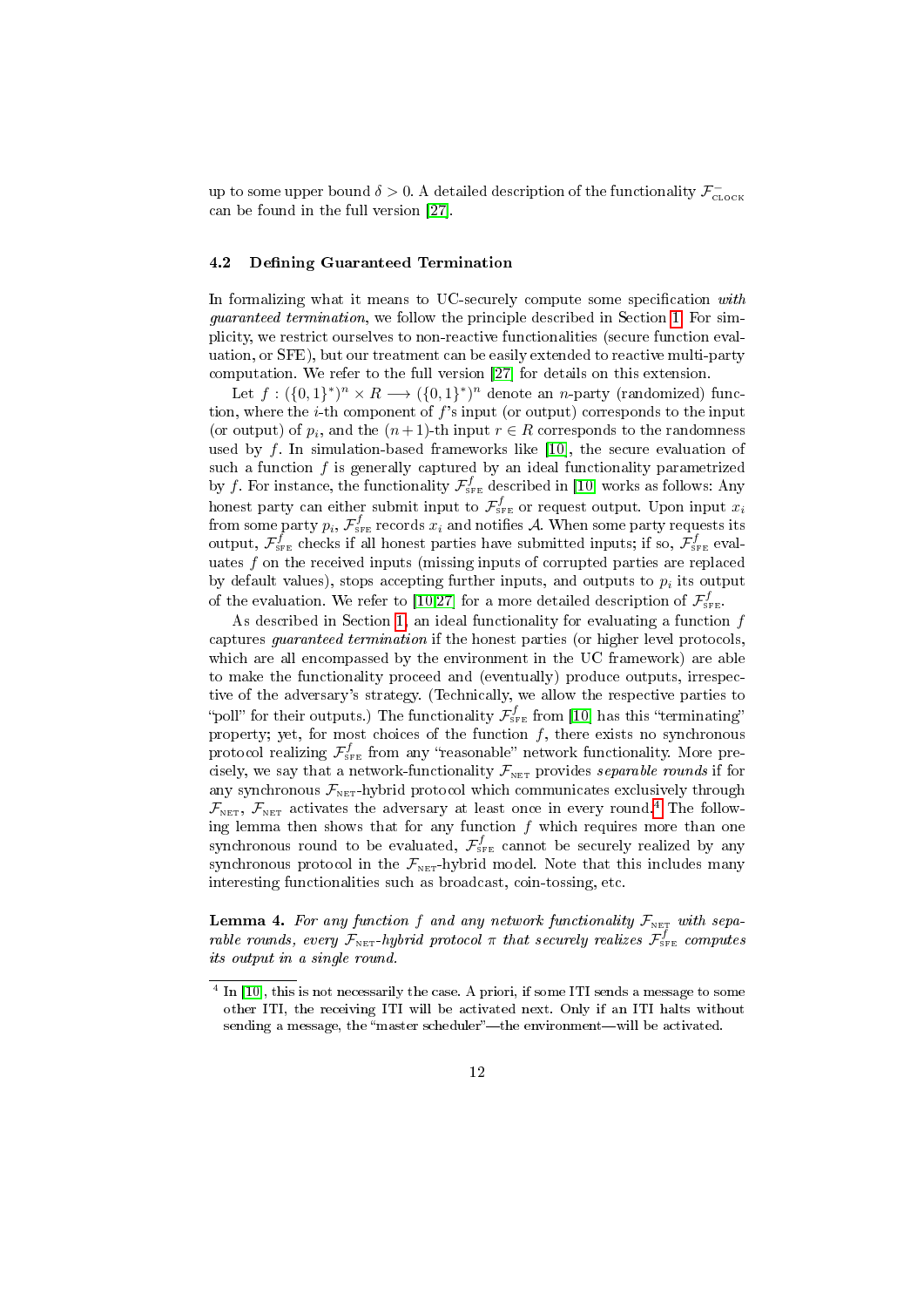*Proof (sketch)*. Assume, towards a contradiction, that  $\pi$  is a two-round protocol securely computing  $\mathcal{F}^{f}_{\text{\tiny SFE}}$ . Consider the environment  $\mathcal Z$  that provides input to all parties and immediately requests the output from some honest party. As  $\mathcal{F}_{\text{NET}}$ provides separable rounds, after all inputs have been submitted, the adversary will be activated at least twice before the protocols first generate outputs. This is not the case for the simulator in the ideal evaluation of  $\mathcal{F}^f_\text{\tiny SFE}$ . Hence, the dummy adversary cannot be simulated, which contradicts the security of  $\pi$ .

To obtain an SFE functionality that matches the intuition of guaranteed termination, we need to circumvent the above impossibility by making the functionality activate the simulator during the computation. We parametrize  $\mathcal{F}_{\text{SFE}}$  with a function  $Rnd(k)$  of the security parameter which corresponds to the number of rounds required for evaluating  $f$ ; one can easily verify that for any (polynomial) round-function  $Rnd(\cdot)$  the functionality  $\mathcal{F}^{f,Rnd}_{\text{\tiny SFE}}$  will terminate (if there are sufficiently many queries at the honest parties' interfaces) independently of the simulator's strategy. In each round, the functionality gives the simulator  $|\mathcal{P}|+1$ activations which will allow him to simulate the activations that the parties need for exchanging their protocol messages and notifying the clock  $\mathcal{F}_{\text{cloc }k}$ .

Functionality  $\mathcal{F}^{f, Rnd}_{\scriptscriptstyle \text{SFE}}(\mathcal{P})$ 

 $\mathcal{F}^{f, Rnd}_{\text{SFE}}$  proceeds as follows, given a function  $f : (\{0,1\}^* \cup {\{\perp\}})^n \times R \rightarrow$  $({0,1})^*$ , a round function Rnd, and a player set P. For each  $p_i \in \mathcal{P}$ , initialize variables  $x_i$  and  $y_i$  to a default value  $\perp$  and a current delay  $t_i := |\mathcal{P}| + 1$ . Moreover, initialize a global round counter  $\ell := 1$ .

- Upon receiving input (input, v) from some party  $p_i \in \mathcal{P}$ , set  $x_i := v$  and send a message (input,  $i$ ) to the adversary.
- Upon receiving input (output) from some party  $p_i \in \mathcal{P}$ , if  $p_i \in \mathcal{H}$  and  $x_i$ has not yet been set then ignore  $p_i$ 's message, else do:
	- If  $t_i > 1$ , then set  $t_i := t_i 1$ . If (now)  $t_j = 1$  for all  $p_j \in \mathcal{H}$ , then set  $\ell := \ell + 1$  and  $t_j := |\mathcal{P}| + 1$  for all  $p_j \in \mathcal{P}$ . Send (activated, i) to the adversary.
	- Else, if  $t_i = 1$  but  $\ell < Rnd$ , then send (early) to  $p_i$ .
	- Else,
		- ∗ if  $x_j$  has been set for all  $p_j \in \mathcal{H}$ , and  $y_1, \ldots, y_n$  have not yet been set, then choose  $r \stackrel{R}{\leftarrow} R$  and set  $(y_1, \ldots, y_n) := f(x_1, \ldots, x_n, r)$ . ∗ Output y<sup>i</sup> to p<sup>i</sup> .

Definition 1 (Guaranteed Termination). A protocol  $\pi$  UC-securely evaluates a function f with guaranteed termination if it UC-realizes a functionality  $\mathcal{F}^{f, Rnd}_{\text{\tiny SFE}}$  for some round function  $Rnd(\cdot)$ .

Remark 1 (Lower Bounds). The above formulation offers a language for making UC-statements about (lower bounds on) the round complexity of certain problems in the synchronous setting. In particular, the question whether  $\mathcal{F}^{f, Rnd}_{\rm SFE}$  can be realized by a synchronous protocol corresponds to the question: "Does there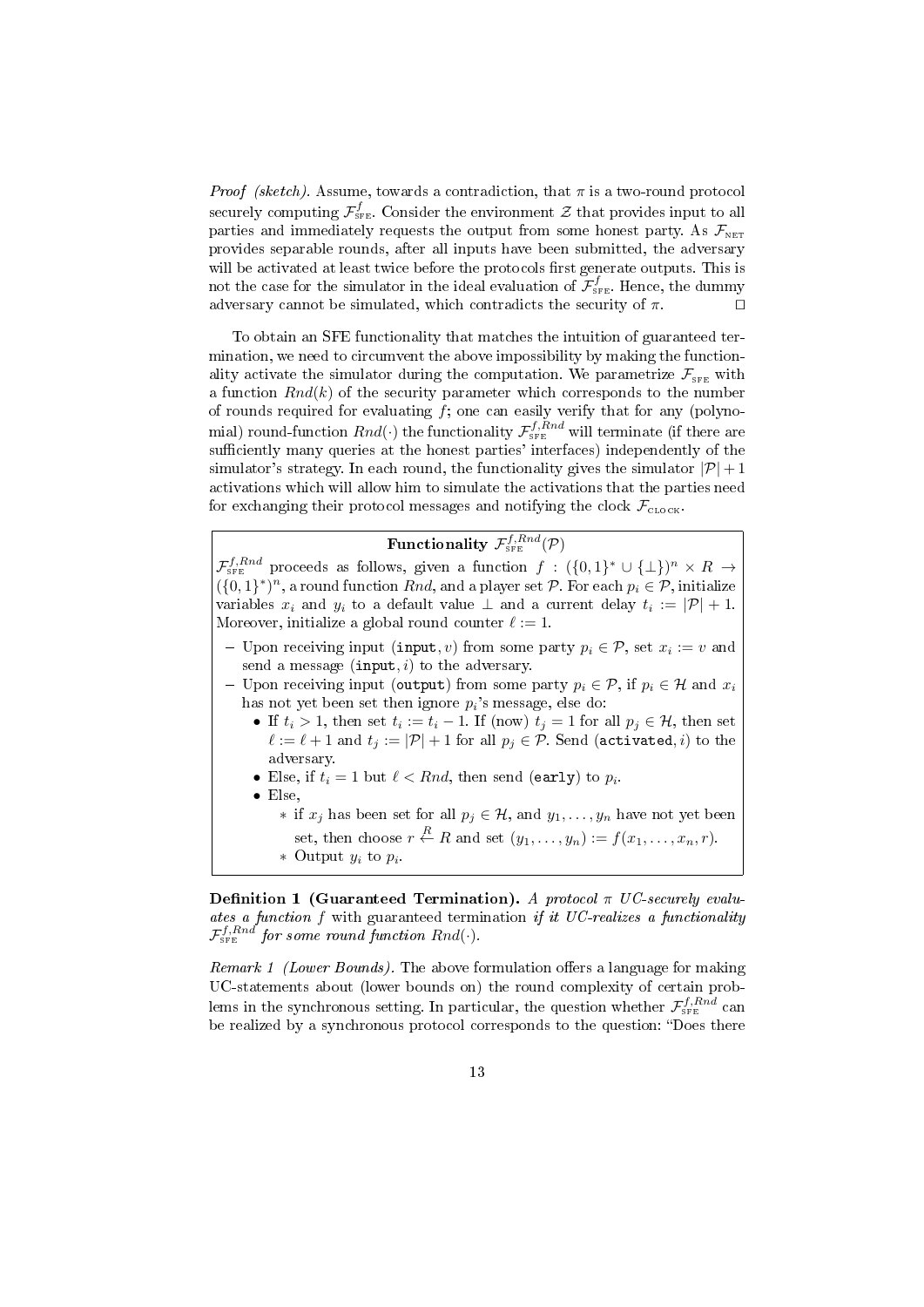exist a synchronous protocol  $\pi$  which securely evaluates f in  $Rnd(k)$  rounds?". where  $k$  is the security parameter. As an example, the statement: "A function  $f$ needs at least  $r$  rounds to be evaluated." is (informally) translated to "There exists no synchronous protocol which UC securely realizes the functionality  $\mathcal{F}^{f,r'}_{\text{\tiny SFE}}$  , where  $r' < r$ .

The following theorem allows us to translate known results on feasibility of secure computation, e.g., [\[8](#page-20-12)[,16,](#page-20-13)[22](#page-21-10)[,35\]](#page-21-12), into our setting of UC with termination. (This follows from the theorem and the fact that these protocols are secure with respect to an efficient straight-line black-box simulator.) The only modification is that the protocols start with a void synchronization round where no honest party sends or receives any message. For a synchronous protocol  $\rho$ , we denote by  $\hat{\rho}$  the protocol which is obtained by extending  $\rho$  with such a startsynchronization round. The proof is based on ideas from [\[29\]](#page-21-0) and is included in the full version [\[27\]](#page-21-9).

**Theorem 1.** Let f be a function and let  $\rho$  be a protocol that, according to the notion of [\[11\]](#page-20-8), realizes f with computational (or statistical or perfect) security in the stand-alone model, with an efficient straight-line black-box simulator. Then  $\hat{\rho}$ UC-realizes f with computational (or statistical or perfect) security and guaranteed termination in the  $\{F_{\text{clock}}, F_{\text{BD-SEC}}\}$ -hybrid model with a static adversary.

#### 4.3 The Need for Both Synchronization and Bounded-Delay

In this section, we formalize the intuition that each one of the two "standard" synchrony assumptions, i.e., bounded-delay channels and synchronized clocks, is alone not sufficient for computation with guaranteed termination. We first show in Lemma [5](#page-13-0) that bounded-delay channels (even with instant delivery) are, by themselves, not sufficient; subsequently, we show in Lemma [6](#page-14-0) that (even perfectly) synchronized clocks are also not sufficient, even in combination with eventual-delivery channels (with no known bound on the delay).

<span id="page-13-0"></span>**Lemma 5.** There are functions  $f$  such that for any (efficient) round-function Rnd and any  $\delta > 0$ :  $[\mathcal{F}^{f,Rnd}_{\text{\tiny SFE}}]^{NT}$  can be realized in the  $\mathcal{F}^{\delta}_{\text{\tiny BD-SMT}}$ -hybrid model, but  $\mathcal{F}^{f, Rnd}_{\rm sFE}$  cannot.

*Proof (idea).* Consider the two-party function f which, on input a bit  $x_1 \in \{0, 1\}$ from party  $p_1$  (and nothing from  $p_2$ ), outputs  $x_1$  to  $p_2$  (and nothing to  $p_1$ ). The functionality  $\mathcal{F}^{f,Rnd}_{\text{\tiny SFE}}$  guarantees that an honest  $p_1$  will be able to provide input, independently of the adversary's behavior. On the other hand, a corrupted  $p_1$  will not keep  $p_2$  from advancing (potentially with a default input for  $p_1$ ).<sup>[5](#page-13-1)</sup> However, in the real world, the behavior of the bounded-delay channel in the above two cases is identical.

<span id="page-13-1"></span> $5$  This capability of distinguishing "honest" from "dishonest" behavior is key in synchronous models: as honest parties are guaranteed that they can send their messages on time, dishonest parties will blow their cover by not adhering to the deadline.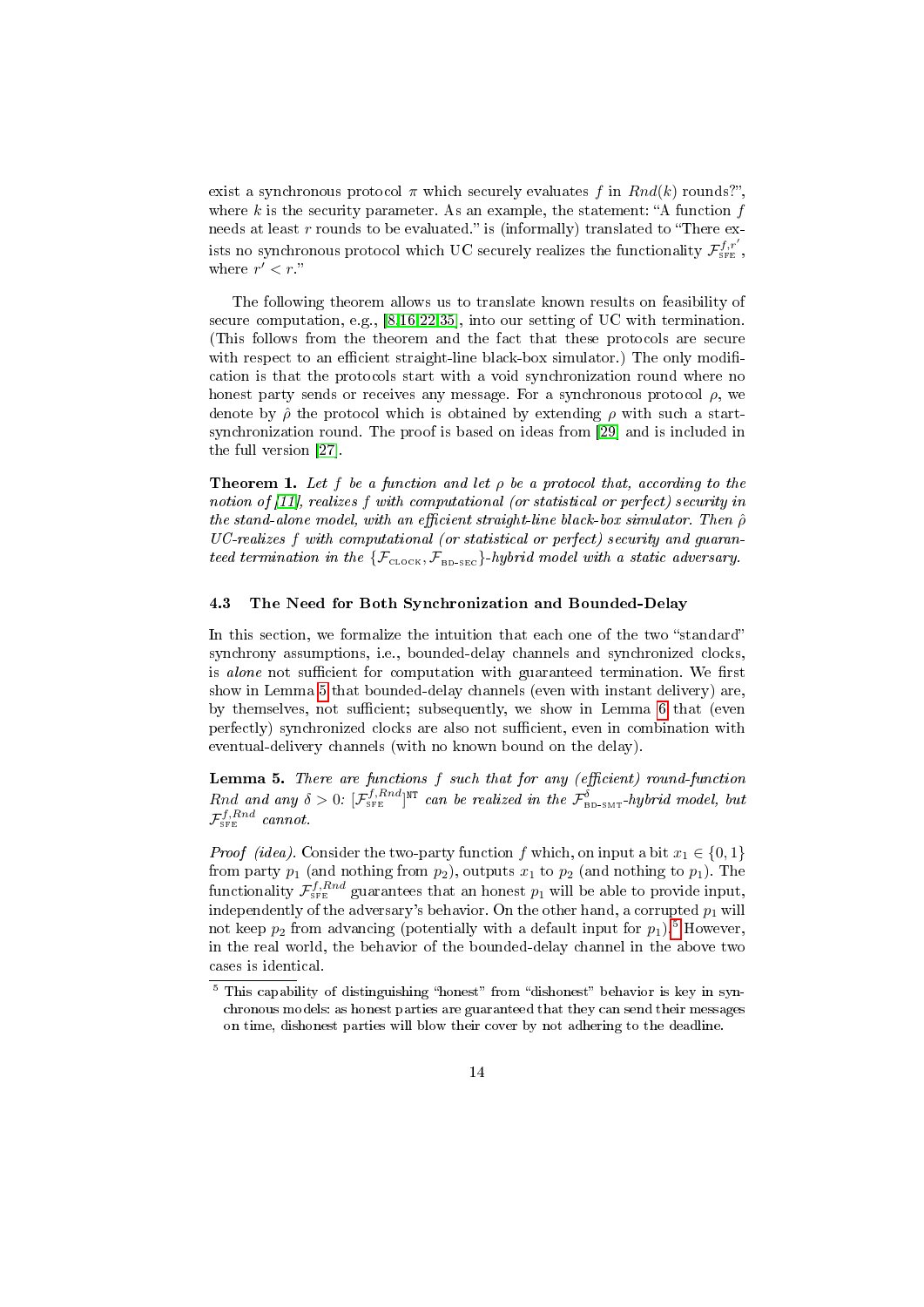On the other hand, the functionality  $[\mathcal{F}^{f, Rnd}_{\text{\tiny SFE}}]^{NT}$  can be realized from  $\mathcal{F}_{\text{\tiny BD-SMT}}$ .  $p_1$  simply has to send the input to  $p_2$  via the  $\mathcal{F}_{\text{BD-SMT}}$ -channel. The simulator makes sure that the output in the ideal model is delivered to the  $p_2$  only after  $Z$  acknowledges the delivery. A detailed proof can be found in [\[27\]](#page-21-9).

In reality, synchronous clocks alone are not sufficient for synchronous computation if there is no known upper bound on the delay of the channels (even with guaranteed *eventual* delivery); this statement is formalized using the clock functionality  $\mathcal{F}_{\text{clock}}$  and the channels  $\mathcal{F}_{\text{ED-SMT}}$  in the following lemma. The proof is similar to the proof of Lemma [1](#page-6-1) and can be found in [\[27\]](#page-21-9).

<span id="page-14-0"></span>Lemma 6. There are functions  $f$  such that for any (efficient) round-function  $Rnd\colon [\mathcal{F}^{f,Rnd}_{\rm SFE}]^{\tt NT}$  can be realized in the  $\{\mathcal{F}_{\text{\tiny ED-SMT}},\mathcal{F}_{\text{\tiny CLOCK}}\}$ -hybrid model, but  $\mathcal{F}^{f,Rnd}_{\rm SFE}$ cannot.

#### 4.4 Atomicity of Send/Receive Operations and Rushing

Hirt and Zikas  $[24]$  pointed out that the standard formulation of a "rushing" adversary [\[11\]](#page-20-8) in the synchronous setting puts a restriction on the order of the send/receive operations within a synchronous round. The modularity of our framework allows to pinpoint this restriction by showing that the rushing assumption corresponds to a "simultaneous multi-send" functionality which cannot even be realized using  $\mathcal{F}_{\text{clock}}$  and  $\mathcal{F}_{\text{BD-SMT}}$ .

Intuitively, a rushing adversary [\[11\]](#page-20-8) cannot preempt a party while this party is sending its messages of some round. This is explicitly stated in [\[11\]](#page-20-8), where the notion of "synchronous computation with *rushing*" is defined (cf. [\[11,](#page-20-8) Page 30]). In reality, it is arguable whether we can obtain the above guarantee by just assuming bilateral bounded-delay channels and synchronized clocks. Indeed, sending multiple messages is typically not an atomic operation, as the messages are buffered on the network interface of the computer and sent one-by-one. Hence, to achieve the simultaneity, one has to assume that the total time it takes for the sender to put all the messages on the network minus the *minimum* latency of the network is not sufficient for a party to become corrupted.

The "simultaneous multi-send" guarantee is captured in the following UCfunctionality, which is referred to as the *simultaneous multi-send* channel, and denoted by  $\mathcal{F}_{\text{MS}}$ . On a high level,  $\mathcal{F}_{\text{MS}}$  can be described as a channel allowing a sender  $p_i$  to send a vector of messages  $(x_1, \ldots, x_n)$  to the respective receivers  $p_1, \ldots, p_n$  as an atomic operation. The formal description of  $\mathcal{F}_{\text{MS}}$  is similar to  $\mathcal{F}_{\text{BD-SMT}}$  with the following modifications: First, instead of a single receiver, there is a set  $P$  of receivers, and instead of a single message, the sender inputs a vector of  $|\mathcal{P}|$  messages, one for each party in  $\mathcal{P}$ . As soon as some party receives its message, the adversary cannot replace any of the remaining messages that correspond to honest receivers, not even by corrupting the sender. As in the case of bounded-delay channels, we denote by  $\mathcal{F}_{\text{\tiny MS-AUTH}}$  the multi-send channel which leaks the transmitted vector to the adversary. The following lemma states that the delayed relaxation of  $\mathcal{F}_{\text{MS-AUTH}}$  cannot be realized from  $\mathcal{F}_{\text{BD-SEC}}$  and  $\mathcal{F}_{\text{CLOCK}}$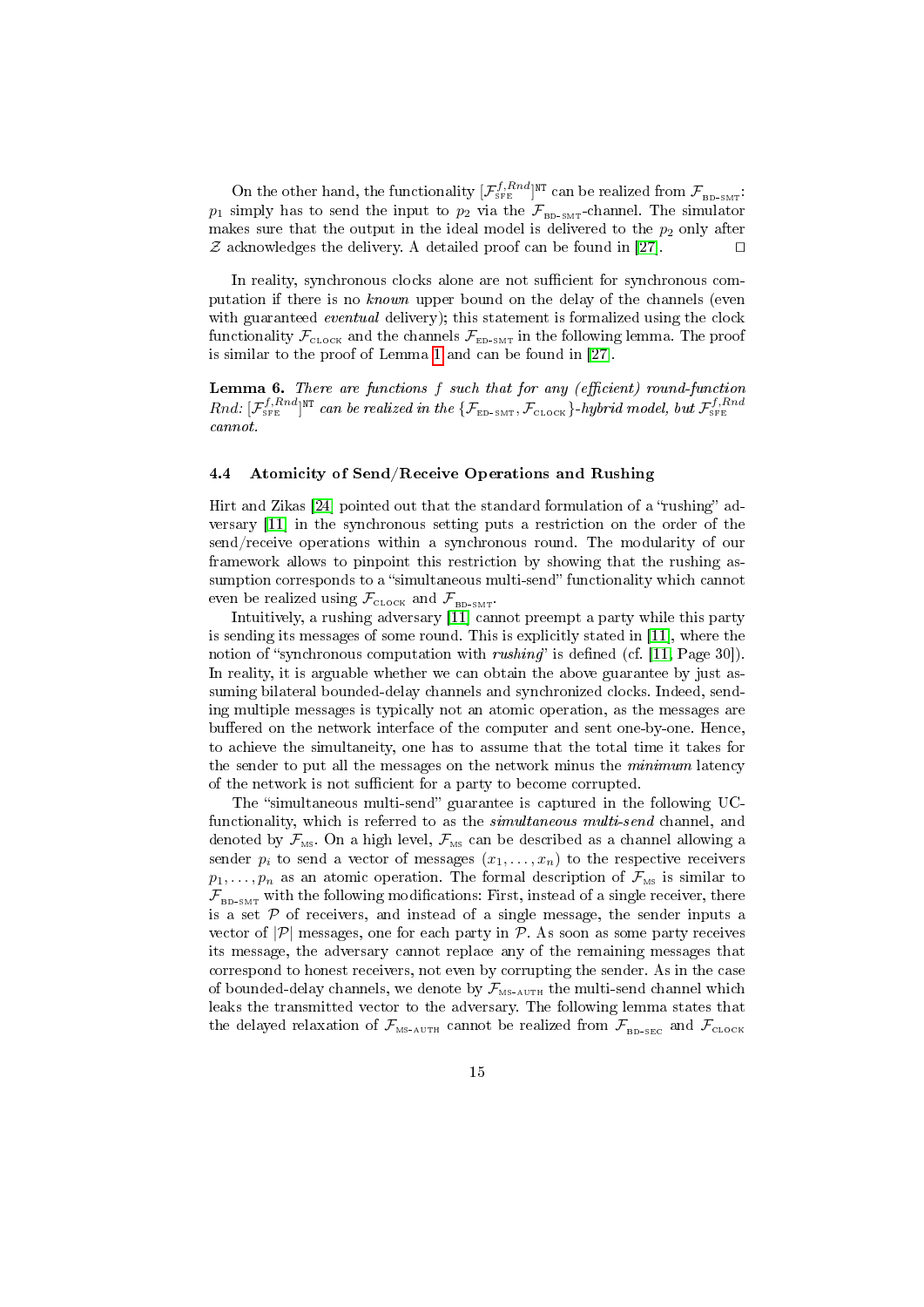when arbitrary many parties can be corrupted. This implies that  $\mathcal{F}_{\text{MS-AUTH}}$  can also not be realized from  $\mathcal{F}_{\text{BD-SEC}}$  and  $\mathcal{F}_{\text{CLOCK}}$ .

**Functionality** 
$$
\mathcal{F}_{\text{MS}}(\ell, i, \mathcal{P})
$$

- Upon receiving a vector of messages  $\boldsymbol{m}=(m_1,\ldots,m_n)$  from  $p_i,$  record m and send a message (sent,  $\ell(m)$ ) to the adversary.
- Upon receiving (fetch) from  $p_j \in \mathcal{P}$ , output  $m_j$  to  $p_j$   $(m_j = \perp$  if m has not been recorded).
- *(restricted response to* replace) Upon receiving a (replace,  $m'$ ) request from the adversary for replacing  $p_i$ 's input (after issuing a request for corrupting  $p_i$ ), if no (honest or corrupted)  $p_i$  received  $m_i$  before  $p_i$  got corrupted, then replace  $m$  by  $m'$ .

<span id="page-15-0"></span>**Lemma 7.** Let P be a player set with  $|\mathcal{P}| > 3$ . Then there exists no protocol which UC-realizes  $[\mathcal{F}_{MS-AUTH}]^{NT}$  in the  $\{\mathcal{F}_{\text{cloc}, K}$ ,  $\mathcal{F}_{\text{BD-AUTH}}\}$ -hybrid model and tolerates a corrupted majority.

Proof (sketch). Garay et al. [\[21\]](#page-21-14) showed that if atomic multi-send (along with a setup for digital signatures) is assumed, then the broadcast protocol from Dolev and Strong [\[19\]](#page-21-15) UC-realizes broadcast (without guaranteed termination) in the presence of an adaptive adversary who corrupts any number of parties. Hence, if there exist a protocol for realizing  $[\mathcal{F}_{\text{\tiny MS-AUTH}}]^{\text{NT}}$  in the synchronous model, i.e., in the  $\{\mathcal{F}_{\text{\tiny{cloc}}\kappa},\mathcal{F}_{\text{\tiny{BD-AUTH}}}\}$ -hybrid world, with corrupted majority and adaptive adversary, then one could also realize broadcast in this model, contradicting the impossibility result from [\[24\]](#page-21-13).  $\Box$ 

The above lemma implies that the traditional notion of "synchronous computation with *rushing*" cannot be, in general, achieved in the UC model unless some non-trivial property is assumed on the communication channel. Yet,  $[\mathcal{F}_{\text{\tiny MS-AUTH}}]^{\text{\tiny NT}}$ can be UC-realized from  $\{[\mathcal{F}_{_{BD\text{-}AUTH}}]^{NT}, [\mathcal{F}_{_{COM}}]^{NT}\}$ , where  $\mathcal{F}_{_{COM}}$  denotes the standard UC-commitment functionality [\[13\]](#page-20-14). The idea is the following: In order to simultaneously multi-send a vector  $(x_1, \ldots, x_n)$  to the parties  $p_1, \ldots, p_n$ , the sender sends an independent commitment on  $x_i$  to every recipient  $p_i$ , who acknowledges the receipt (using the channel  $[\mathcal{F}_{_{\text{BD-SEC}}}]^{\texttt{NT}}$ ). After receiving all such acknowledgments, the sender, in a second round, opens all commitments. The functionality  $\mathcal{F}_{\text{com}}$  ensures that the adversary (unless the sender is corrupted in the first round) learns the committed messages  $x_i$  only after every party has received the respective commitment; but, from that point on,  $A$  can no longer change the committed message. For completeness we state the above in the following lemma.

<span id="page-15-1"></span>**Lemma 8.** There is a synchronous  $\{[\mathcal{F}_{_{BD\text{-}AUTH}}]^{NT}, [\mathcal{F}_{_{COM}}]^{NT}\}$ -hybrid protocol that UC-realizes  $[\mathcal{F}_{\text{MS-AUTH}}]^{\text{NT}}$ .

Using Lemmas [7](#page-15-0) and [8,](#page-15-1) and the fact that the delayed relaxation of any  $\mathcal F$  can be realized in the  $\mathcal F$ -hybrid model, we can extend the result of [\[13\]](#page-20-14) on impossibility of UC commitments to our synchronous setting.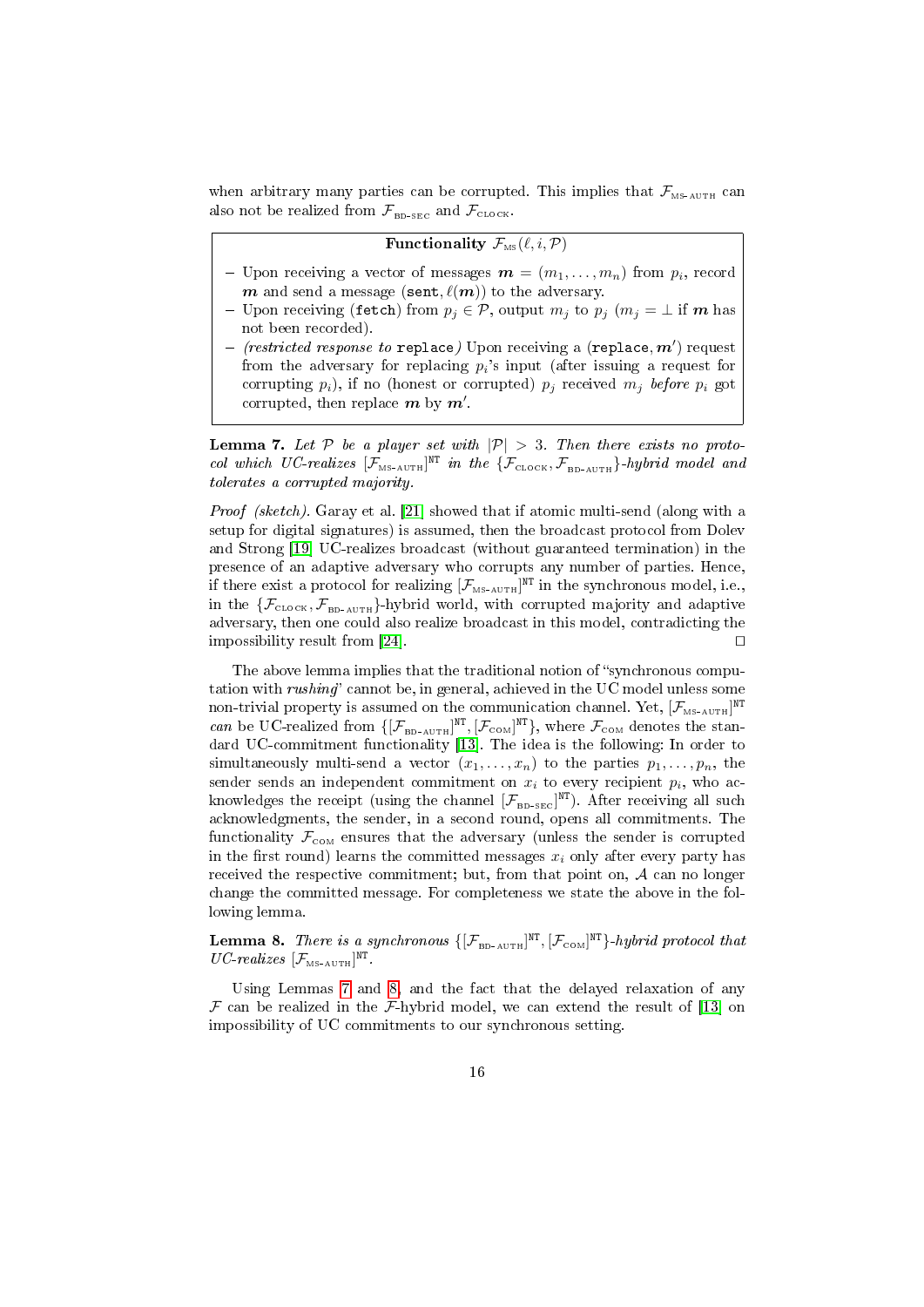Corollary 1. There exists no protocol which UC-realizes the commitment functionality  $\mathcal{F}_{\text{com}}$  in the  $\{\mathcal{F}_{\text{BD-AUTH}}, \mathcal{F}_{\text{CLOCK}}\}$ -hybrid model.

# 5 Existing Synchronous Models as Special Cases

In this section, we revisit existing models for synchronous computation. We show that the  $\mathcal{F}_{syn}$ -hybrid model as specified in [\[10\]](#page-20-4) and the Timing Model from [\[26\]](#page-21-5) are sufficient only for non-terminating computation (which can be achieved even in a fully asynchronous environment). We also show that the models of [\[34\]](#page-21-1) and [\[25\]](#page-21-2) can be expressed as special cases in our model. Many details are omitted; we refer to the full version of this paper [\[27\]](#page-21-9) for a complete treatment.

# <span id="page-16-0"></span>5.1 The  $\mathcal{F}_{\text{SYN}}$ -Hybrid Model

In  $[10]$ , a model for synchronous computation is specified by a synchronous net*work* functionality  $\mathcal{F}_{\text{syn}}$ . On a high-level,  $\mathcal{F}_{\text{syn}}$  corresponds to an authenticated network with storage, which proceeds in a round-based fashion; in each round  $r$ , every party associated to  $\mathcal{F}_{syn}$  inputs a vector of messages, where it is guaranteed that (1) the adversary cannot change the message sent by an honest party without corrupting this party, and (2) the round index is only increased after every honest party as well as the adversary have submitted their messages for that round. Furthermore,  $\mathcal{F}_{\text{SYN}}$  allows the parties to query the current value of  $r$  along with the messages of that round  $r$ .

 $\mathcal{F}_{\textsc{syn}}$  requires the adversary to explicitly initiate the round switch; this allows the adversary to stall the protocol execution (by not switching rounds). Hence,  $\mathcal{F}_{\textsc{syn}}$  cannot be used for evaluating a non-trivial<sup>[6](#page-16-1)</sup> function f with guaranteed termination: because we require termination, for every protocol which securely realizes  $\mathcal{F}_{\text{SFE}}$  and for every adversary, the environment  $\mathcal Z$  which gives inputs to all honest parties and issues sufficiently many fetch requests has to be able to make  $\pi$  generate its output from the evaluation. This must, in particular, hold when the adversary never commands  $\mathcal{F}_{syn}$  to switch rounds, which leads to a contradiction.

Lemma 9. For every non-trivial n-party function f and for every round function Rnd there exists no  $\mathcal{F}_{\text{\tiny{SYN}}}$ -hybrid protocol which securely realizes  $\mathcal{F}_{\text{\tiny{SFE}}}^{f, Rnd}$  with guaranteed termination.

The only advantage that  $\mathcal{F}_{\text{SYN}}$  offers on top of what can be achieved from (asynchronous) bounded-delay channels is that  $\mathcal{F}_{syn}$  defines a point in the computation (chosen by  $A$ ) in which the round index advances for all parties simultaneously. More precisely, denote by  $\mathcal{F}^-_{\text{syn}}$  the functionality that behaves as  $\mathcal{F}_{\text{syn}}$ , except for a small modification upon receiving the (Advance-Round)-message:  $\mathcal{F}^-_{\text{syn}}$  advances the round, but, for each party, allows the adversary to further delay the output (initially, the (receive)-requests of  $p_i$  are still answered with

<span id="page-16-1"></span> $6$  Recall that a non-trivial function is one that cannot be computed locally (cf. [\[28\]](#page-21-11)).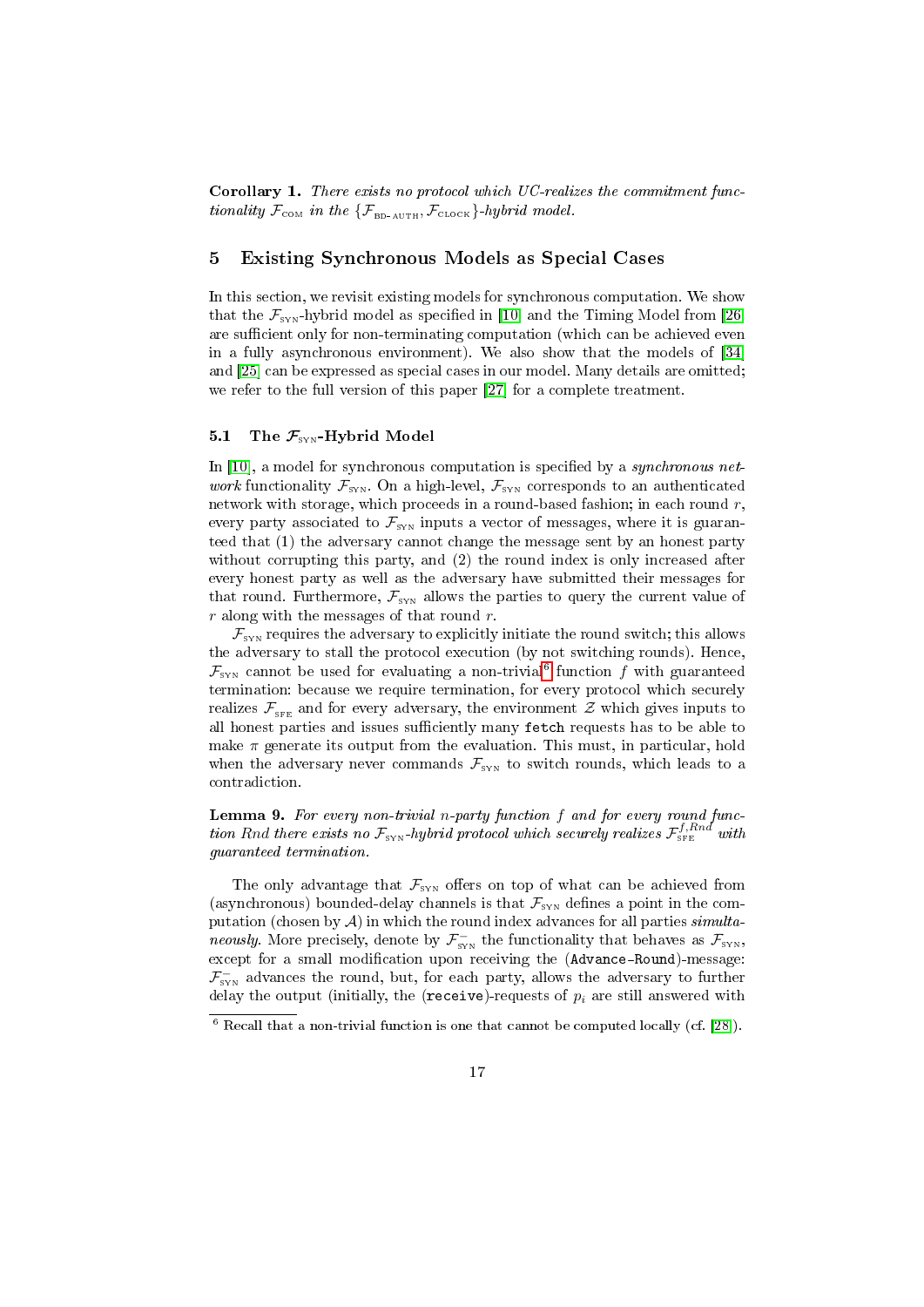the previous round messages). This is only a mild relaxation of the functionality: the adversary can delay the delivery of the new messages, but the important property that the messages are "committed" by the time of the round switch is preserved.[7](#page-17-1)

The functionality  $\mathcal{F}^-_{\text{syn}}$  can be realized by a protocol using asynchronous channels with eventual delivery. This protocol follows the ideas of [\[2](#page-20-15)[,26\]](#page-21-5): In each round  $r$ , each party  $p_i$  sends a message to all other parties. After receiving messages from all  $p_j$ ,  $p_i$  sends an acknowledgment to all  $p_j$ . Once all such acknowledgments have been received,  $p_i$  prepares the messages received in that round for local output (upon request) and starts the next round (as soon as messages have been provided as local input). This proves the following lemma.

**Lemma 10.** There exist a protocol that UC-realizes the functionality  $\mathcal{F}_{\text{syn}}^-$  in the  $\mathcal{F}_{\text{BD-SMT}}$ -hybrid model.

# <span id="page-17-0"></span>5.2 The Timing Model

The "Timing model"  $[23,26]$  $[23,26]$  integrates a notion of time into the protocol execution by extending the model of computation. Each party, in addition to its communication and computation tapes, has a clock tape that is writable for the adversary in a monotone and "bounded-drift"-preserving manner: The adversary can only increase the value of the clocks, and, for any two parties, the distance  $\epsilon$  of their clocks' speed (drift) at any point in time is bounded by a known constant. The value of a party's clock-tape defines the local time of this party. Depending on this time, protocols delay sending messages or time-out if a message has not arrived as expected. We formalize this modeling of time in UC in the following straightforward manner: We introduce a functionality  $\mathcal{F}_{\text{true}}$ that maintains a clock value for each party and allows the adversary to advance this clock in the same monotone and "bounded-drift"-preserving way. Instead of reading the local clock tape,  $\mathcal{F}_{\text{TIME}}$ -hybrid protocols obtain their local time value by querying  $\mathcal{F}_{\text{TIME}}$ .

Lemma [11](#page-17-2) shows that  $\mathcal{F}_{\text{TIME}}$  can be realized from fully asynchronous authenticated communication. The idea of the proof is the following: The protocol  $\tau$ that realizes the functionality  $\mathcal{F}_{\text{\tiny{TIME}}}$  from pairwise authenticated channels maintains, for each party  $p_i$ , a local integer variable  $t_i$  that corresponds to  $p_i$ 's local time. Using the authenticated network, the parties ensure that the local time values increase with bounded drift. Together, Lemmas [11](#page-17-2) and [12](#page-18-0) demonstrate that "timed" protocols cannot UC-realize more functionalities than non-"timed" protocols, which is consistent with [\[26,](#page-21-5) Theorem 2] and implies that the Timing Model does not allow for computation with guaranteed termination.

<span id="page-17-2"></span>**Lemma 11.** Let P be a player set and  $\epsilon \geq 1$ . The functionality  $\mathcal{F}_{\text{true}}(\mathcal{P}, \epsilon)$  can be UC-realized from pairwise authenticated channels  $\mathcal{F}_{\text{AUTH}}$ .

<span id="page-17-1"></span><sup>7</sup> The delay can only be detected if the parties have access to a channel which delivers faster than the specified delay. The parties overcome this slackness by issuing (receive)-queries until they obtain the desired output.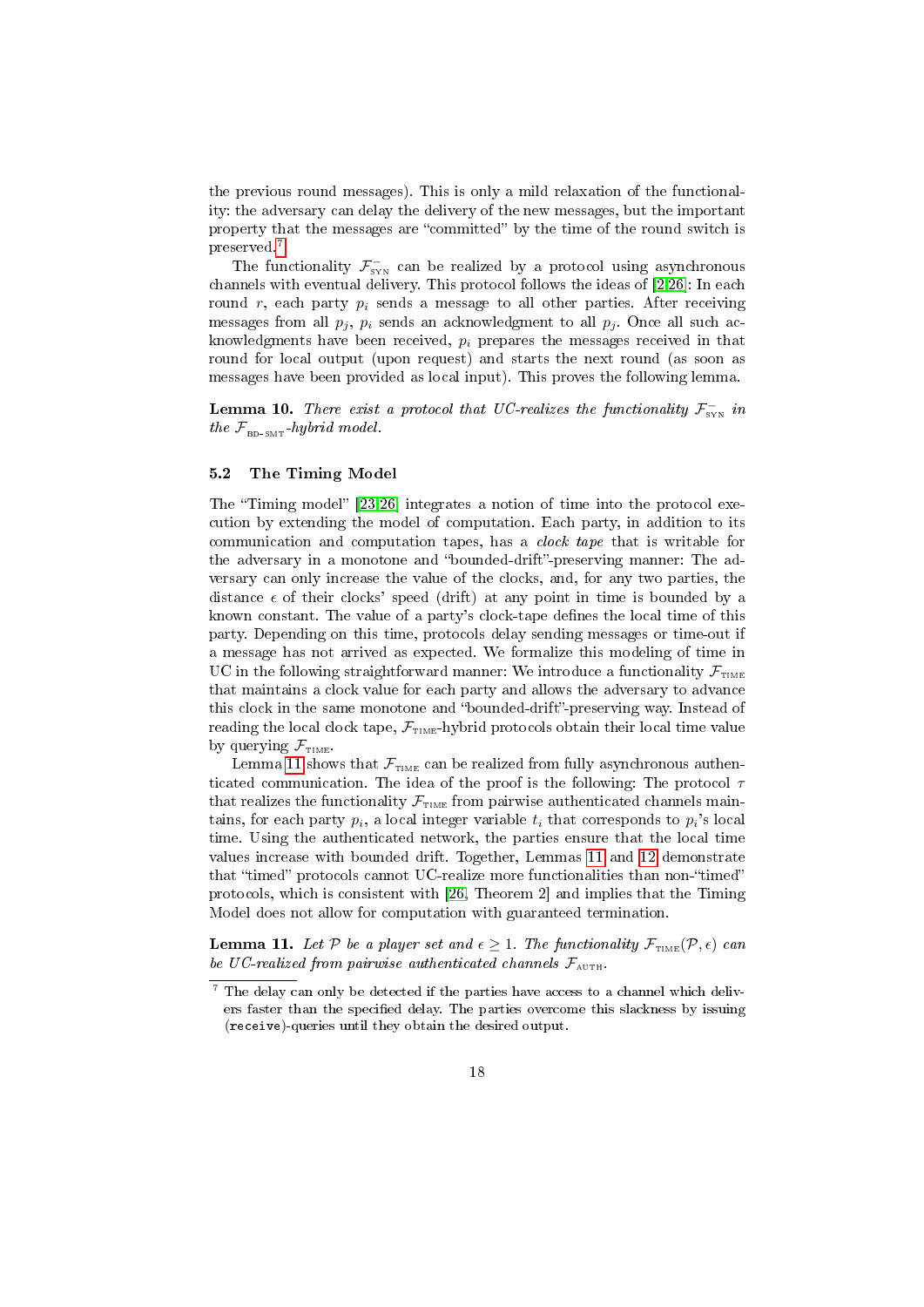In contrast to  $\mathcal{F}_{\text{syn}}$ , which "lives" in the UC framework, security statements in the Timing Model cannot be automatically transferred to the UC setting. Indeed, there is a "type-mismatch" between functionalities/protocols in the two frameworks, which we resolve by the following idea inspired by [\[3](#page-20-16)[,30](#page-21-16)[,32\]](#page-21-7): A functionality  $\mathcal F$  in the timing model is compiled to a functionality in UC which behaves exactly as  $\mathcal F$  but ensures that the interfaces are compatible with the UC model of computation. On a high-level, the functionality compiler  $T_T(\cdot)$  works as follows:  $T_{T}(\mathcal{F})$  behaves as  $\mathcal{F}$ , but on any input from an honest party it notifies the adversary (without leaking the contents). Whenever  $\mathcal F$  outputs a value  $y$  to some party,  $T_T(\mathcal{F})$  issues a (private) delayed output y instead.

Lemma [12](#page-18-0) then shows that any security statement about a functionality  $\mathcal F$ in the Timing Model can be translated into a statement about  $T_T(\mathcal{F})$  in the  $\{\mathcal{F}_{\text{TIME}}, \mathcal{F}_{\text{AUTH}}\}$ -hybrid model (in UC). The translation is both constructive and uniform, i.e., we describe a protocol compiler  $C_T(\cdot)$  that translates a protocol in the Timing Model into a corresponding one in the  $\{\mathcal{F}_{\text{TIME}}, \mathcal{F}_{\text{AUTH}}\}$ -hybrid model.

<span id="page-18-0"></span>**Lemma 12.** For an arbitrary functionality F and a protocol  $\pi$  in the Timing Model,  $\pi$  securely realizes  $\mathcal F$  (in the Timing Model) if and only if the compiled protocol  $C_T(\pi)$  UC-realizes  $T_T(\mathcal{F})$  in the  $\{\mathcal{F}_{\text{TIME}}, \mathcal{F}_{\text{AUTH}}\}$ -hybrid model in the presence of a static adversary.

#### 5.3 Models with Explicit Round-Structure

Nielsen's framework [\[34\]](#page-21-1). The framework described in [\[34\]](#page-21-1) is an adaptation of the asynchronous framework of [\[12\]](#page-20-2) to authenticated synchronous networks. While the general structure of the security definition is adopted, the definition of protocols and their executions differs considerably. For instance, the "subroutine" composition of two protocols is defined in a "lock-step" way: the round switches occur at the same time. Similarly to our bounded-delay channels, messages in transfer can be replaced if the sender becomes corrupted. Lemma [13](#page-18-1) allows to translate, along the lines of Section [5.2,](#page-17-0) any security statement in the model of [\[34\]](#page-21-1) into a security statement about a synchronous protocol in the  $\{\mathcal{F}_{\text{clock}}, \mathcal{F}_{\text{BD-AUTH}}\}$ -hybrid model. As in the previous section, the translation is done by a functionality compiler  $T_N(\cdot)$  that resolves the type-mismatch between the functionalities in UC and in [\[34\]](#page-21-1), and a corresponding protocol compiler  $C_N(\cdot)$ . We emphasize that the converse statement of Lemma [13](#page-18-1) does not hold, i.e., there are UC statements about synchronous protocols that cannot be modeled in the [\[34\]](#page-21-1) framework. For instance, our synchronous UC model allows protocols to use further functionalities that run mutually asynchronously with the synchronous network, which cannot be modeled in [\[34\]](#page-21-1).

<span id="page-18-1"></span>**Lemma 13.** For an arbitrary functionality F and a protocol  $\pi$  in [\[34\]](#page-21-1),  $\pi$  securely realizes F (in [\[34\]](#page-21-1)) if and only if the compiled protocol  $C_N(\pi)$  UC-realizes  $T_N(\mathcal{F})$ in the  $\{\mathcal{F}_{\text{clock}}, \mathcal{F}_{\text{BD-AUTH}}\}$ -hybrid model.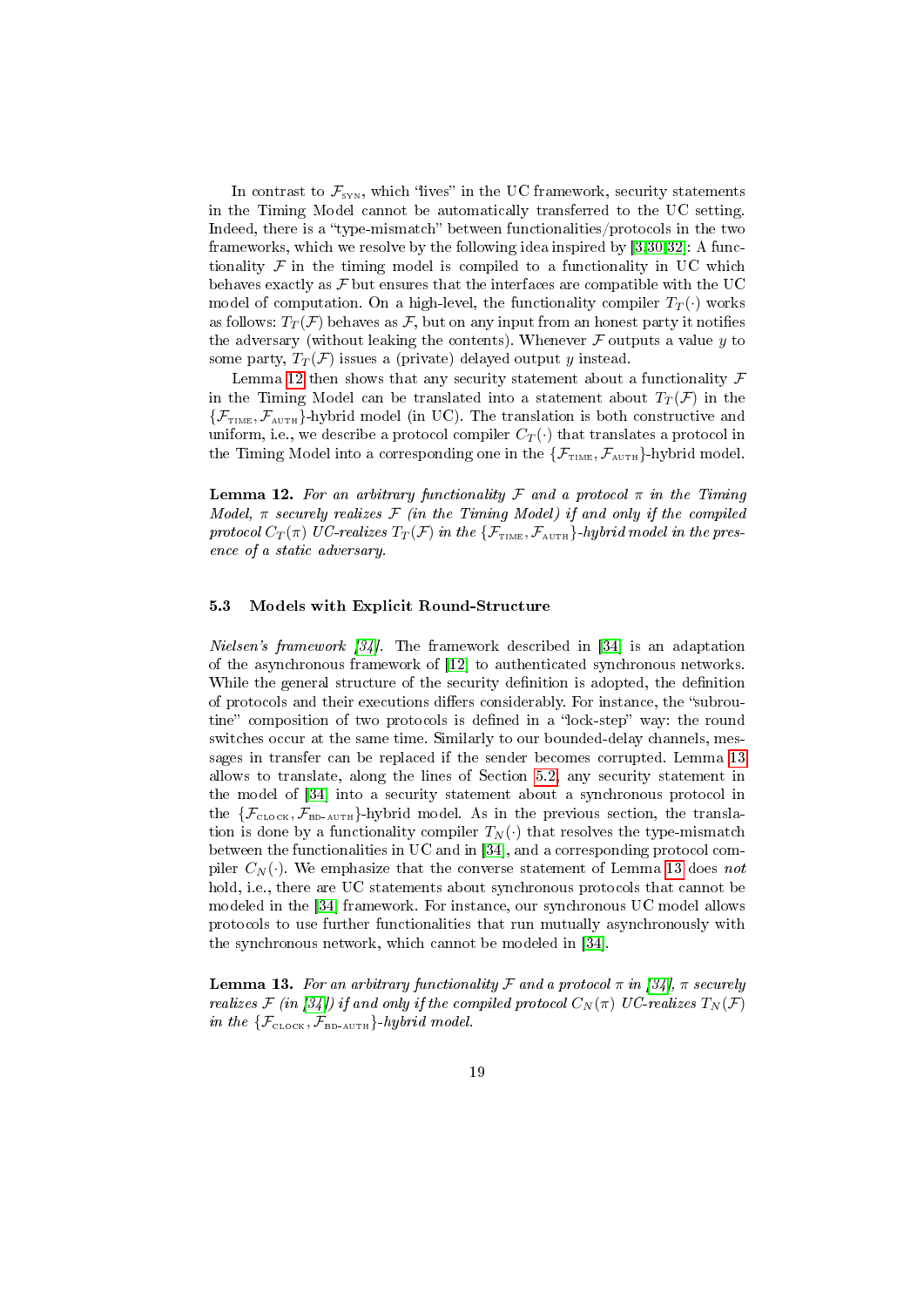Hofheinz and Müller-Quade's framework [\[25\]](#page-21-2). The framework of [\[25\]](#page-21-2) also models authenticated synchronous networks based on the framework of [\[12\]](#page-20-2), but the rules of the protocol execution differ considerably: The computation proceeds in rounds, and each round is split into three phases. In each phase, only a subset of the involved ITIs are activated, and the order of the activations follows a specific scheme. The adversary has a relaxed *rushing* property: while being the last to specify the messages for a round, he cannot corrupt parties within a round. This corresponds to a network with guarantees that are stronger than simultaneous multi-send: once the first message of an honest party is provided to the adversary, all messages of honest parties are guaranteed to be delivered correctly.[8](#page-19-0) We model this relaxed rushing property in UC by the functionality  $\mathcal{F}_{\text{\tiny MS+}}$  (cf. [\[27\]](#page-21-9)), which is a modified version of  $\mathcal{F}_{\text{\tiny MS}}$  and exactly captures this guarantee. As before, we translate the security statements of [\[25\]](#page-21-2) to our model (where  $\mathcal{F}_{\text{MS}+}$  is used instead of  $\mathcal{F}_{\text{AUTH}}$ ) through a pair of compilers  $(T_H(\cdot), C_H(\cdot))$ .

**Lemma 14.** For an arbitrary functionality F and a protocol  $\pi$  in [\[25\]](#page-21-2),  $\pi$  securely realizes F (in [\[25\]](#page-21-2)) if and only if the compiled protocol  $C_H(\pi)$  UC-realizes  $T_H(\mathcal{F})$ in the  $\{\mathcal{F}_{\text{cloc } K}, \mathcal{F}_{\text{MS}+}\}\text{-hybrid model.}$ 

# 6 Conclusion

We described a modular security model for synchronous computation within the (otherwise inherently asynchronous) UC framework by specifying the realworld synchrony assumptions of bounded-delay channels and loosely synchronized clocks as functionalities. The design principle that underlies these functionalities allows us to treat guaranteed termination; previous approaches for synchronous computation within UC either required fundamental modifications of the framework (which also required re-proving fundamental statements) or did not allow to make such statements altogether. Given this model, we revisited basic results from the literature on synchronous protocols, formalizing and proving them within the UC framework. Finally, we showed that previous specialized frameworks can be cast as special cases of our model by introducing network functionalities that provide the guarantees formalized in those models.

Acknowledgments. We thank Ran Canetti for interesting discussions and comments on the comparison of our model with the  $\mathcal{F}_{SYN}$ -hybrid formulation. The first author was supported by NSF awards  $\#0447075$ ,  $\#1111599$ , and  $\#1223623$ . The second and third authors were supported by the Swiss National Science Foundation (SNF), project no. 200020-132794. The fourth author was partially supported by a fellowship from the SNF, project no. PBEZP2-134445.

<span id="page-19-0"></span><sup>&</sup>lt;sup>8</sup> In the context of [\[25\]](#page-21-2), this is an advantage as it strengthens the impossibility result.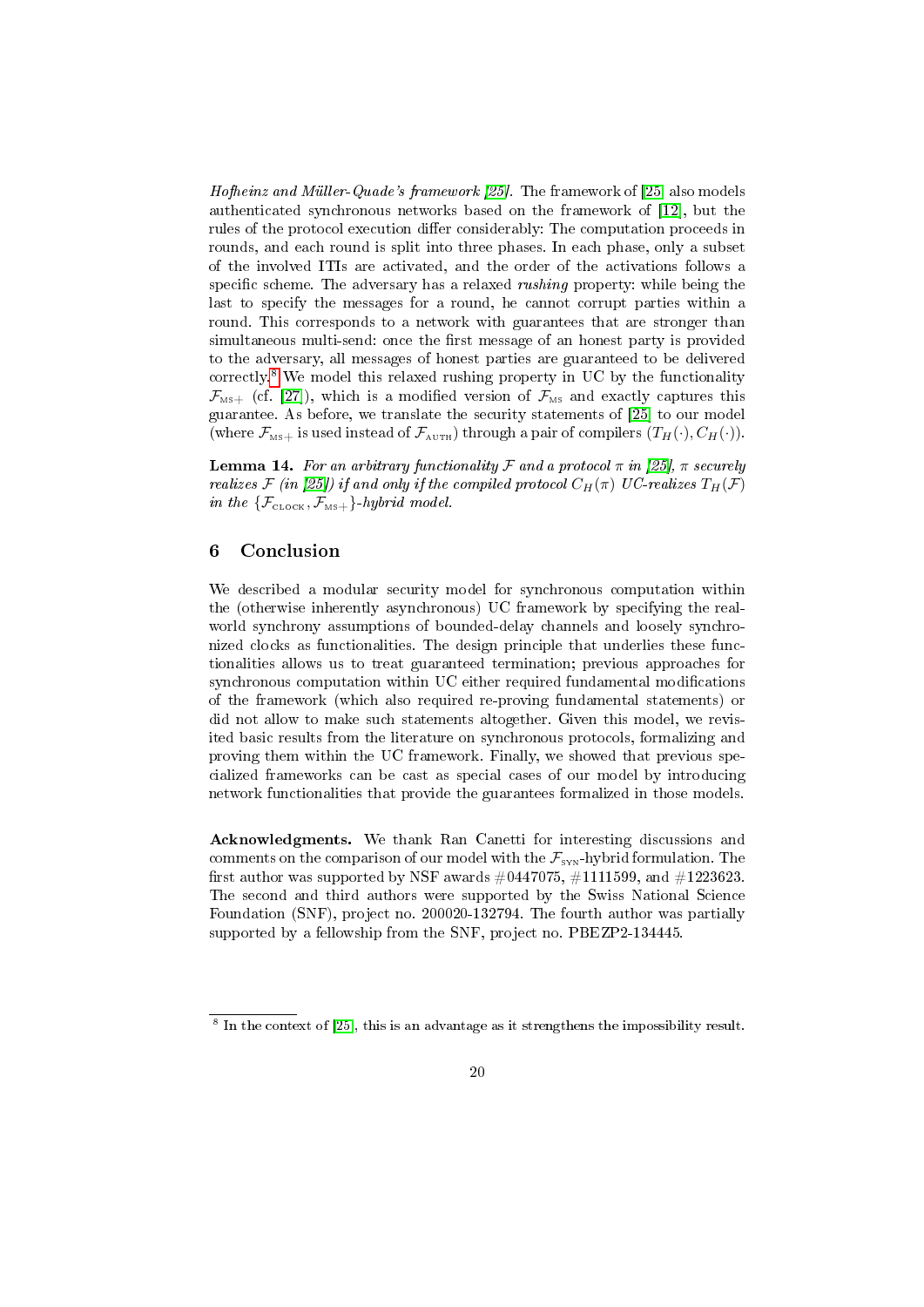#### References

- <span id="page-20-11"></span>1. Asharov, G., Lindell, Y., Rabin, T.: Perfectly-Secure Multiplication for Any t <  $n/3$ . In: Rogaway, P. (ed.) CRYPTO 2011. LNCS, vol. 6841, pp. 240-258. Springer, Heidelberg (2011)
- <span id="page-20-15"></span>2. Awerbuch, B.: Complexity of Network Synchronization. Journal of the ACM 32, pp. 804-823 (1985)
- <span id="page-20-16"></span>3. Backes, M.: Unifying Simulatability Denitions in Cryptographic Systems under Different Timing Assumptions. In: Amadio, R., Lugiez, D. (eds.) CONCUR 2003. LNCS, vol. 2761, pp. 350-365. Springer, Heidelberg (2003)
- <span id="page-20-5"></span>4. Backes, M., Hofheinz, D., Müller-Quade, J., Unruh, D.: On Fairness in Simulatability-based Cryptographic Systems. In: Proceedings of FMSE, pp. 13–22. ACM (2005)
- 5. Backes, M., Ptzmann, B., Steiner, M., Waidner, M.: Polynomial Fairness and Liveness. In: Proceedings of the 15th Annual IEEE Computer Security Foundations Workshop, pp. 160-174. IEEE (2002)
- <span id="page-20-6"></span>6. Backes, M., Ptzmann, B., Waidner, M.: The Reactive Simulatability (RSIM) Framework for Asynchronous Systems. Information and Computation 205, pp. 16851720 (2007)
- <span id="page-20-0"></span>7. Ben-Or, M., Canetti, R., Goldreich, O.: Asynchronous Secure Computation. In: Proceedings of the 25th Annual ACM Symposium on Theory of Computing, pp. 5261. ACM (1993)
- <span id="page-20-12"></span>8. Ben-Or, M., Goldwasser, S., Widgerson, A.: Completeness Theorems for Non-Cryptographic Fault-Tolerant Distributed Computation. In: Proceedings of the 20th Annual ACM Symposium on Theory of Computing, pp. 1–10. ACM (1988)
- <span id="page-20-7"></span>9. Canetti, R.: Studies in Secure Multiparty Computation and Applications. PhD thesis, The Weizmann Institute of Science (1996)
- <span id="page-20-4"></span>10. Canetti, R.: Universally Composable Security: A New Paradigm for Cryptographic Protocols. In: Cryptology ePrint Archive, Report 2000/067 (2005)
- <span id="page-20-8"></span>11. Canetti, R.: Security and Composition of Multiparty Cryptographic Protocols. In: Journal of Cryptology 13, pp.  $143-202$  (2000)
- <span id="page-20-2"></span>12. Canetti, R.: Universally Composable Security: A New Paradigm for Cryptographic Protocols. In: Proceedings of the 42nd Annual IEEE Symposium on Foundations of Computer Science, pp. 136-145. IEEE (2001)
- <span id="page-20-14"></span>13. Canetti, R., Fischlin, M.: Universally Composable Commitments. In: Kilian, J. (ed.) CRYPTO 2001, LNCS, vol. 2139, pp. 19-40. Springer, Heidelberg (2001)
- <span id="page-20-10"></span>14. Canetti, R., Krawczyk, H.: Universally Composable Notions of Key Exchange and Secure Channels. In: Knudsen, L. R. (ed.) EUROCRYPT 2002, LNCS, vol. 3027, pp. 337-351. Springer, Heidelberg (2002)
- <span id="page-20-3"></span>15. Canetti, R., Lindell, Y., Ostrovsky, R., Sahai, A.: Universally Composable Two-Party and Multi-Party Secure Computation. In: Proceedings of the 34th Annual ACM Symposium on Theory of Computing, pp. 494-503. ACM (2002)
- <span id="page-20-13"></span>16. Chaum, D., Crépeau, C., Damgård, I.: Multiparty Unconditionally Secure Protocols. In: Proceedings of the 20th Annual ACM Symposium on Theory of Computing, pp. 11-19. ACM (1988)
- <span id="page-20-1"></span>17. Chor, B., Moscovici, L.: Solvability in Asynchronous Environments. In: Proceedings of the 30th Annual IEEE Symposium on Foundations of Computer Science, pp. 422427. IEEE (1989)
- <span id="page-20-9"></span>18. Dodis, Y., Micali, S.: Parallel Reducibility for Information-Theoretically Secure Computation In: Bellare, M. (ed.) CRYPTO 2000. LNCS, vol. 1880, pp. 74-92. Springer, Heidelberg (2000)